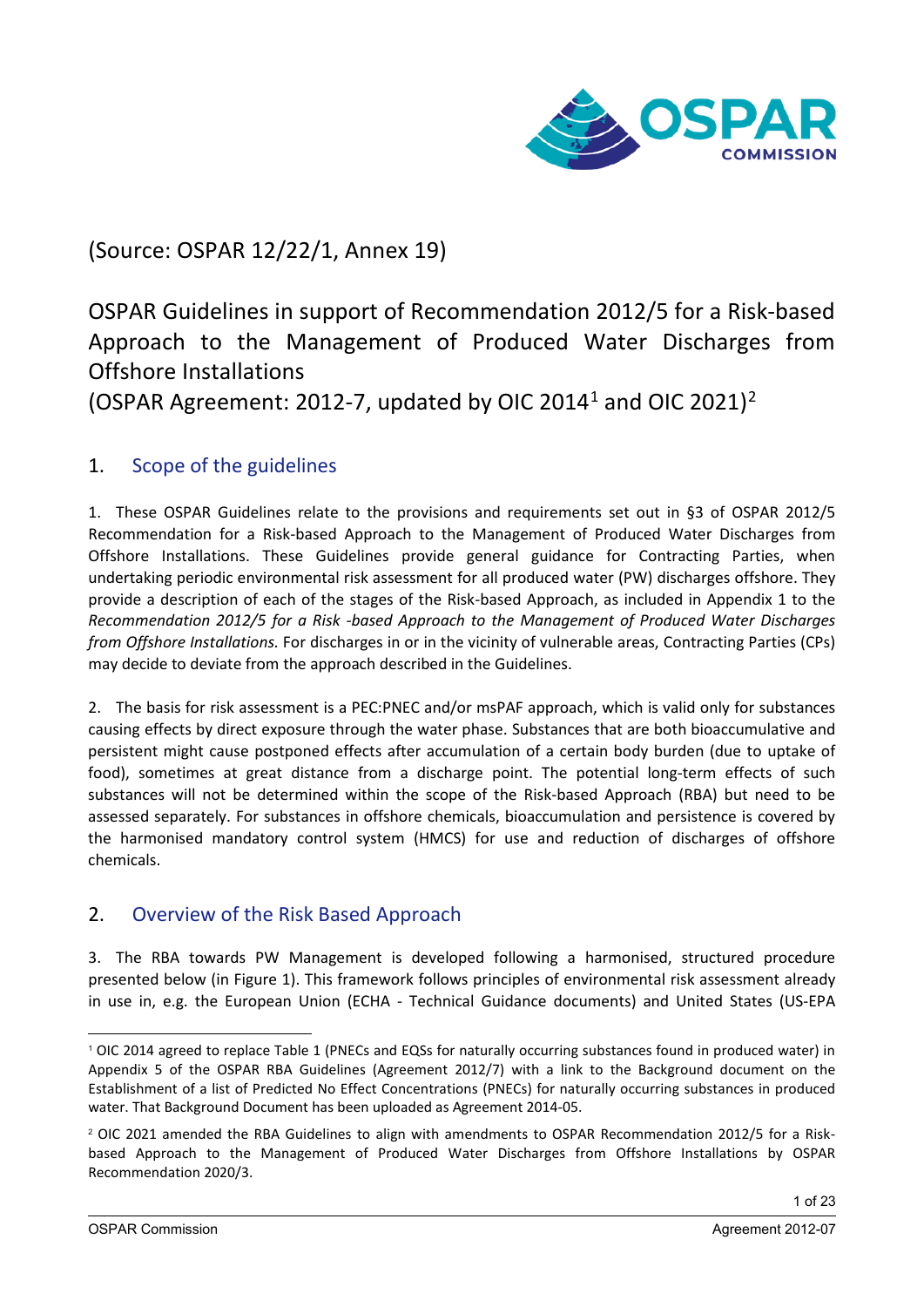Guidance on risk assessment). ECHA has published a series of guidance documents for environmental risk assessment of single substances; the RBA approach has as far as possible been aligned with these guidelines. The assessment of mixtures was developed according to the best scientific practice.

4. To allow for a consistent approach these OSPAR Guidelines refer to published documents, of which the ECHA Guidance on implementation of REACH (May 2008) is one of the key (series of) documents. This minimises the need for updating the Guidelines following a change in external documents.

5. The first step in the RBA process is data collation, in which information on the discharge is collected. The risk is determined using combined information from Hazard Assessment and Exposure Assessment. Contracting Parties should review management options, evaluate measures and develop and implement site-specific actions to reduce those risks which are not adequately controlled. This can involve further data collection and input into the risk-based approach as shown in Figure 1. Monitoring is used in order to verify the effectiveness of any risk management measures.



# 2.1 Data Collection – Step 1

6. Data collection involves the collation of relevant information for the level of assessment to be carried out, on the hazardous properties of individual substances and/or the PW effluent, information on discharge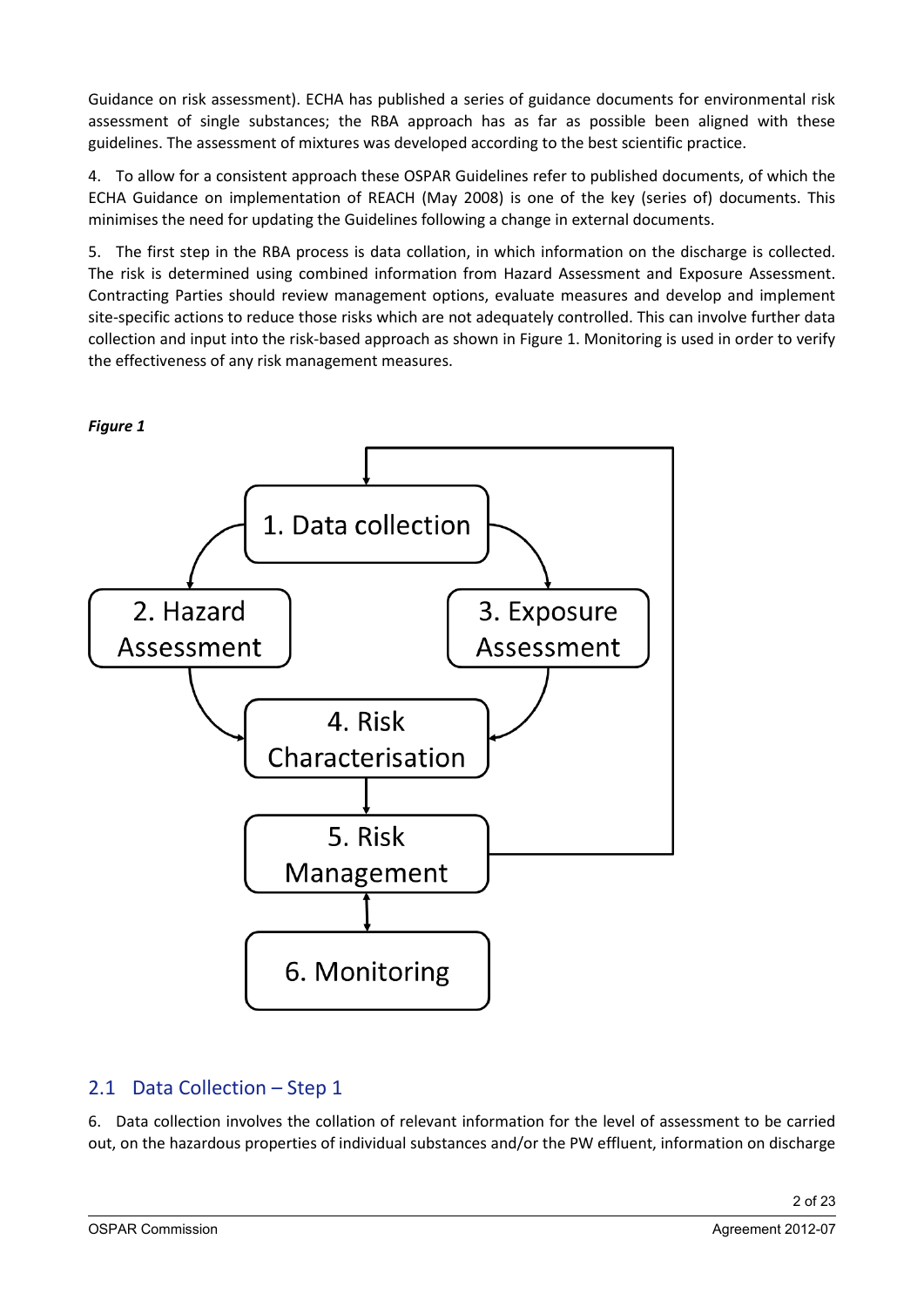characteristics and information on the local conditions in the receiving environment. This may include information from a combination of sources such as, but not limited to:

- bioassays of PW effluents e.g. whole effluent toxicity (WET), whole effluent assessment (WEA);
- naturally occurring substances: chemical analysis and substance based ecotoxicological information;
- added chemicals discharged with PW: including ecotoxicological information and other information;
- substance physical and chemical properties;
- PW discharge information (volume, depth, temperature etc.); and
- site/field-specific conditions e.g. hydrographic, oceanographic and meteorological data and vulnerability of the area where the discharges are taking place.

#### **Bioassays of produced water effluents**

7. The Whole Effluent Toxicity (WET) approach can be used to assess the toxicity of PW. This approach assesses the combined toxicity from all substances in the PW, including unknown substances. WET can be undertaken in its own right or at a more detailed level of assessment in conjunction with the substancebased approach. WET also determines the possible residual toxicity of substances already addressed by current BAT/BEP OSPAR measures, like dispersed oil (OSPAR Recommendation 2001/1 for the management of PW from offshore installations, as amended) and offshore chemicals (OSPAR Decision 2000/2 on a Harmonised Mandatory Control System for the Use and Reduction of the Discharge of Offshore Chemicals, as amended).

8. When carrying out WET testing, it is recommended to follow the A practical program for Whole Effluent Assessment for discharges from the offshore industry (Roex, 2012) or similar guidance. At least a minimum of three *in vivo* bioassays in line with standardized protocols (ECHA Guidance on information requirements and chemical safety assessment, R10.3.2) should be performed, representing three different trophic levels e.g. bacteria, algae and crustacean. It is essential that PW samples for bioassays and for chemical analysis are collected in parallel.

9. Immediate measurements of selected physical-chemical parameters (pH, ammonium, salinity, etc.), is recommended upon arrival of the bioassay samples in the laboratory. This is to allow for adjustment of the samples if considered necessary for performance of the bioassays.

10. As an extension to WET full WEA can be considered which would consist of a combination of tests for determining the potential for bioaccumulation (B), persistence (P) and toxicity (T). Tests are available for detecting adverse effects of substances with specific toxic mode of action. Practical guidance on tests and parameters regarding P and B are described in OSPAR Commission (2007) Practical Guidance Document on Whole Effluent Assessment.

#### **Naturally occurring substances (NOS): chemical analysis and substance based ecotoxicological information**

11. Samples of produced water should be collected for chemical analysis of naturally occurring substances (NOS). The PW should be analysed on a minimum set consisting of at least the following groups of substances: heavy metals, BTEX, dispersed oil, 16 EPA PAHs, other PAHs and alkylphenols. Appendix 4 provides an example of NOS for chemical analysis and analyses methods.

12. Examples of procedures for the sampling and analysis of NOS in PW are provided in the following documents (note: Available chemical analysis protocols for PW in general do not include analysis of substances in offshore chemicals):

3 of 23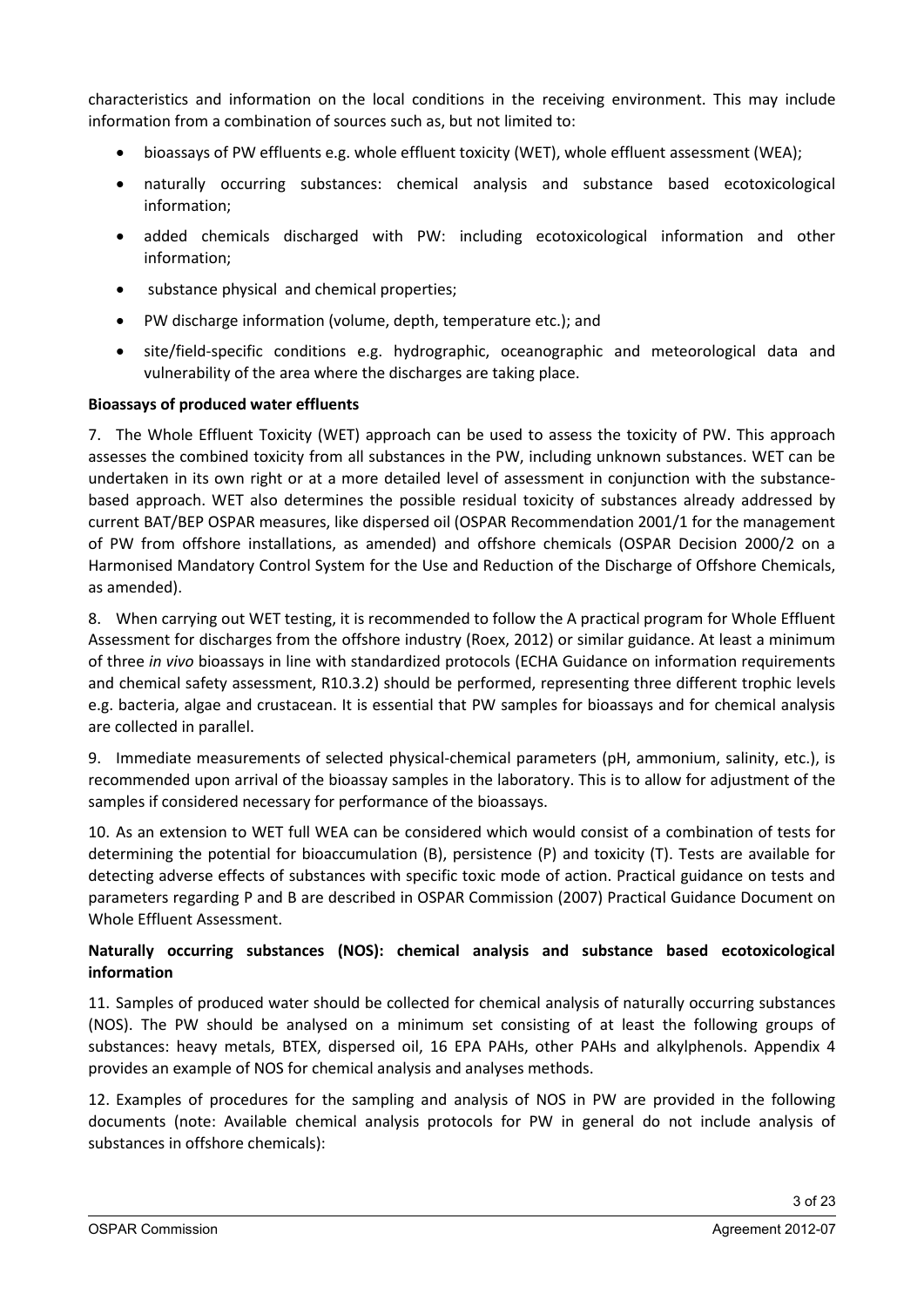- OSPAR Agreement 2006-06. Oil in PW analysis. Guideline on criteria for alternative method acceptance and general guidelines on sample taking and handling;
- the 'Produced Water Sampling and Analysis Guidance Notes' from the Department for Business, Energy and Industrial Strategy (BEIS, 2018) in the United Kingdom.

13. Ecotoxicological information on NOS is an important source of data for input to the RBA process. This information is used to estimate PNECs and is described in the "Hazard assessment" step. OSPAR has established a harmonised set of PNEC values for the most common NOS in the PW (see OSPAR Agreement 2014-05 and summary in Appendix 5).

### **Offshore chemicals discharged with PW: including ecotoxicological information and other information**

14. Information on offshore chemicals discharged with PW is contained in Contracting Party databases generated through the application of the HMCS.

15. The minimum ecotoxicological information for offshore chemicals includes short-term (acute) toxicity data for three trophic levels and is derived from the HOCNF. If data on the individual substances are not available, one could then use the worst case toxicity values for the offshore chemical. Acute and/or chronic data not available in the HOCNF can be obtained to improve the understanding of the toxicity.

16. PLONOR chemicals do not have ecotoxicological data included in the HOCNF but data can be obtained from other sources.

17. Since chemical analysis normally does not include analysis of offshore chemicals, an estimate of concentrations of offshore chemicals (preferably on substance level) must be determined and can be based on daily/monthly/yearly use. Substances posing little or no risk (PLONOR) should not be included unless discharged in large amounts. The most common practical method for the estimation of the quantity of added chemicals (except for surfactants) in PW discharges is based on the water cut and the octanol/water partition coefficients (log Pow) available on substance level from the HOCNF for all non-PLONOR chemicals. For surfactants default values for the fraction released are provided in Thatcher et al. 2005. Other data can be obtained to improve the understanding of the fraction released.

## **Substance physical chemical properties**

18. Physical-chemical properties may need to be collected for individual substances, such as state (liquid, solid, etc.), molecular weight, density, boiling point, solubility, melting point, vapour pressure and degradation rates. A list of useful sources of physicochemical data is provided in ECHA Chapter R.7a: Endpoint specific guidance (Table R.7.1-2.). Relevant data is provided in the database of EU registered substances<sup>[3](#page-3-0)</sup>.

#### **Produced water discharge information**

19. The model selected for estimation of the dilution potential (described in step 3) will determine which discharge characteristic information and physicochemical information is necessary. The following information may typically be required to enable assessment of the dispersion of the PW plume in the surrounding water:

- geographical position of discharge location;
- discharge volume/discharge rate;
- discharge depth;
- discharge arrangement (e.g. diameter and orientation of discharge pipe);
- salinity;

<span id="page-3-0"></span><sup>3</sup> http://apps.echa.europa.eu/registered/registered-sub.aspx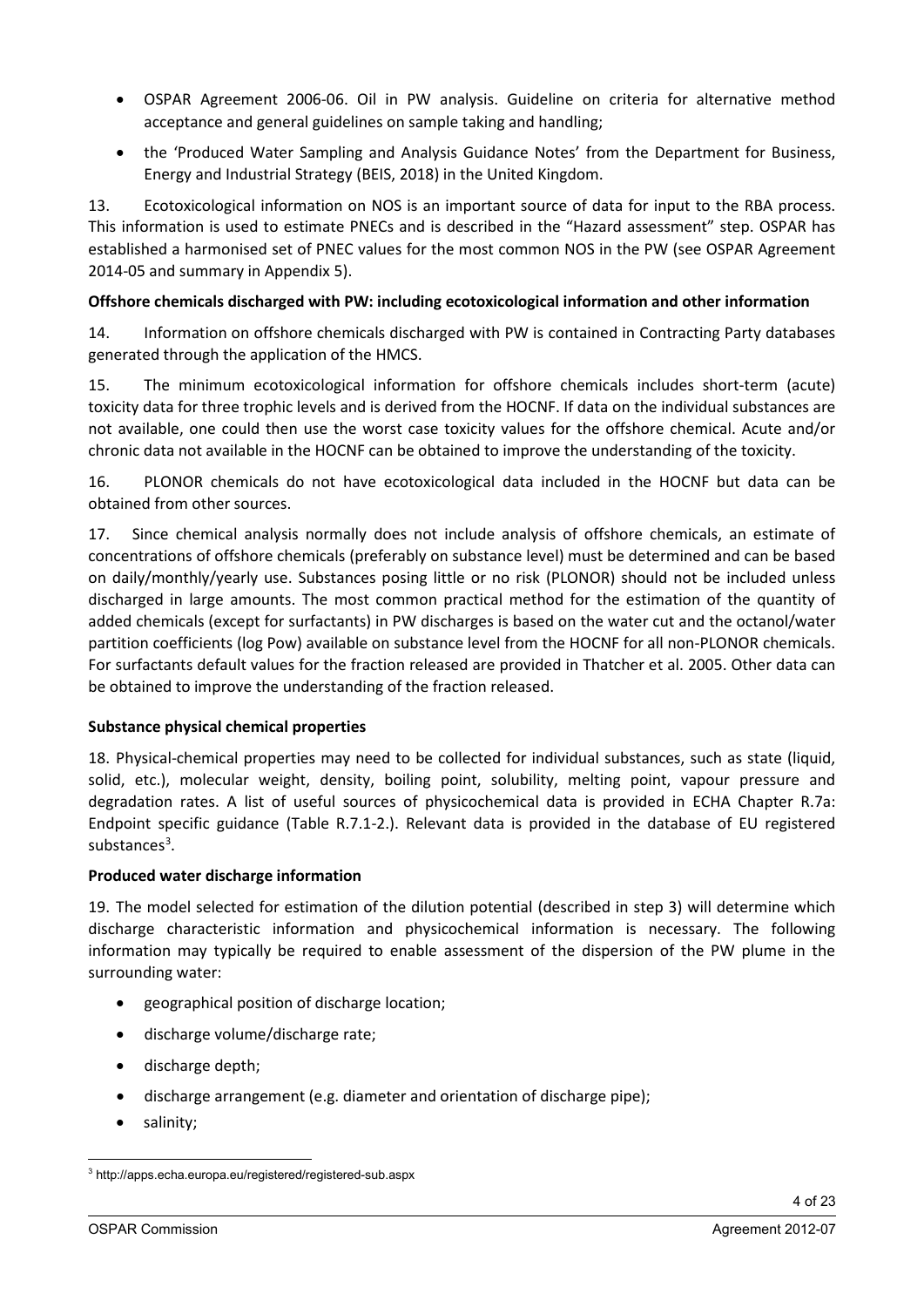- temperature; and
- information regarding other discharges at the location (e.g. cooling water, ballast water discharge from the platform or discharges from neighbouring platforms).

#### **Site/field specific conditions**

20. In the exposure assessment (step 3) the predicted fate of PW in the receiving environment is determined. For the purpose of modelling the dilution/dispersion in the receiving environment, information regarding the environmental parameters at the location/area is useful.

This could include:

- local/ ocean current data;
- hydrographical data;
- wind data;
- air temperature;
- water depth; and
- information on vulnerable areas (e.g. OSPAR Marine Protected Areas; OSPAR List of Threatened and or Declining Species and Habitats; Special Protection Areas (SPA's), and Special Areas of Conservation (SACs).

# 2.2 Hazard Assessment – Step 2

21. Hazard Assessment is the first evaluation step in the process, in which the hazard (i.e., the inherent capacity to cause adverse effects) of the discharge is evaluated, either on the basis of properties of the effluent or of the individual substances (both added and naturally occurring).

#### **PNEC based on substance data**

22. The hazard assessment requires derivation of PNECs derived from single species laboratory toxicity tests (preferably NOEC). Using already established PNEC values and following ECHA R10 (Characterisation of dose-response for the environment) where necessary, OSPAR has established a harmonised set of PNEC values for the most common NOS in the PW (Agreement 2014-05). If other relevant substances are identified, dedicated PNEC values should be derived. Review and update of the list of PNECs for NOS should be regularly conducted.

23. For offshore chemicals PNEC values should be derived from data provided in the HOCNF following ECHA R10 (tables R10-4 and R 10-5), with a maximum assessment factor of 1000 as explained in Appendix 6. Similar approach should be followed for PLONOR chemicals discharged in large amounts.

#### **PNEC based on WET data**

24. A PNEC for the whole PW effluent can be calculated on the basis of the WET data that was collected as part of the Data Collection stage. Although developed for single substances, for derivation of the PNEC, guidance from ECHA R10 should be applied with a maximum assessment factor of 1000 as explained in Appendix 6.

## 2.3 Exposure Assessment – Step 3

25. Exposure assessment is carried out to determine the fate of discharged PW. Again, a difference is made between an assessment based on the effluent as a whole and an assessment based on the combination of individual substances.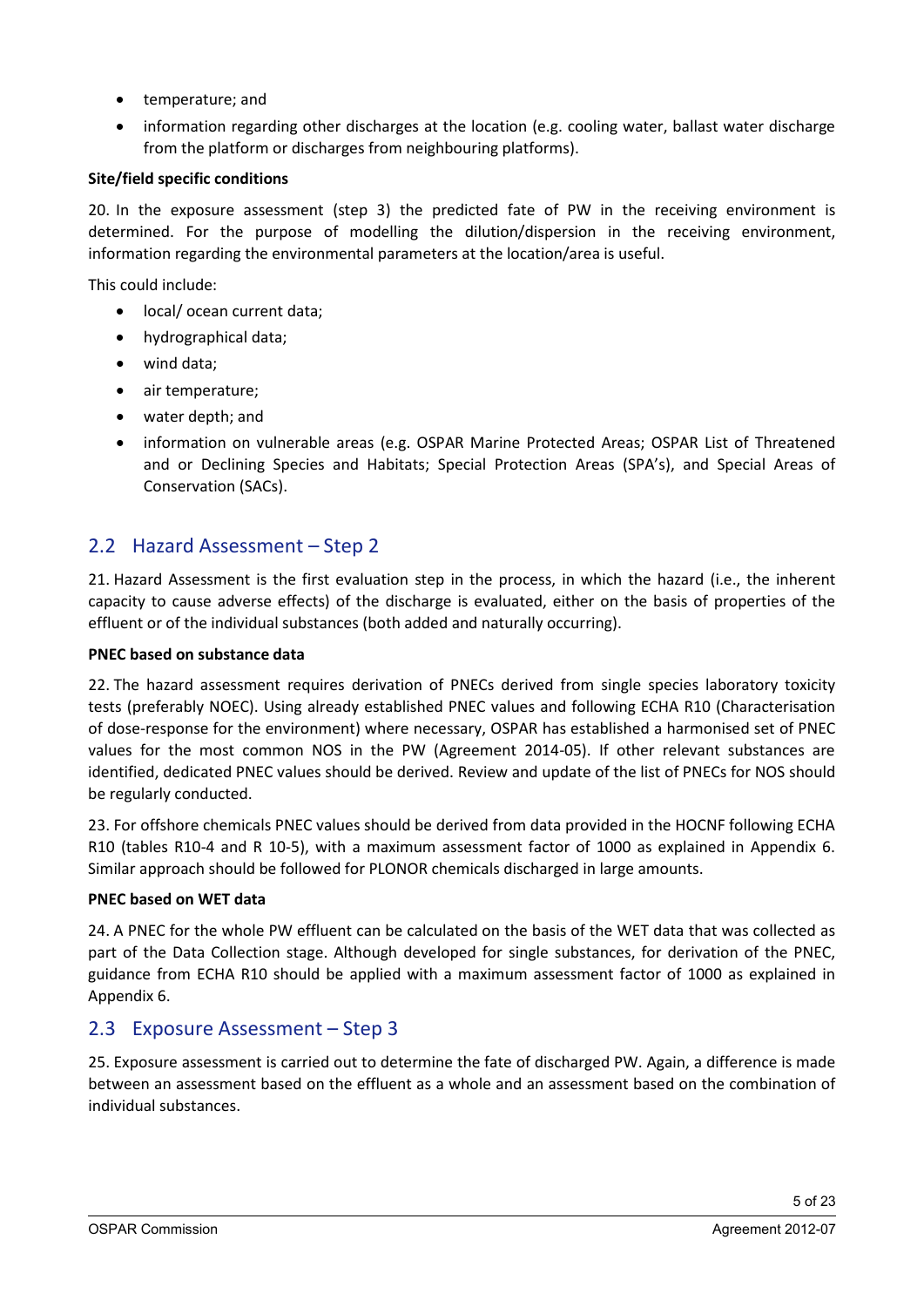#### **Principles of Exposure assessment**

26. The purpose of the exposure estimation or assessment is to derive the PECs for the receiving environment around an offshore installation. The PEC can be determined by modelling the concentrations in the receiving environment. As a minimum, the PEC should be determined within the column of water the radius of which is defined by the distance from the installation (e.g. 500m zone) specified by the CP, or within the volume of water directly impacted by the discharge (as determined by hydrographic modelling of dispersion of the discharge), that is specified by the CP, taking into account local environmental conditions.

27. The PEC may be predicted by use of a 1-, 2- or 3-dimensional dilution/dispersion model. It should be demonstrated that dilution is not overestimated by the model by use of (peer reviewed) field validation study(s). Furthermore, the model chosen should be well documented and its users should be well trained. If available, a model that takes account of different fate processes should be used (see also paragraphs 19 and 20). This will provide a more accurate PEC.

#### **Exposure assessment following a substance based approach**

28. The output from the substance based exposure assessment is the concentration of substances discharged with the PW in the receiving environment (PEC).

#### **Exposure assessment following a WET based approach**

29. The output from the WET based exposure assessment is the concentration of PW effluent (PEC) in the receiving environment, expressed as a percentage of the original effluent.

## 2.4 Risk Characterisation – Step 4

#### **General principles of Risk characterization**

30. Risk characterisation is the comparison of the predicted environmental concentration of the substance and/or the effluent (PEC) and the hazard (PNEC) at a given distance as a minimum.

31. The risk can be further characterised by identification of the contribution of the individual substances (both NOS and substances in offshore chemicals) or groups of substances to the overall risk.

#### **Risk characterisation following a WET based approach**

32. The PNEC value calculated in the Hazard Assessment and the PEC value calculated in the Exposure Assessment are used to determine the PEC:PNEC ratio for the whole effluent.

#### **Risk characterisation following a substance based approach**

33. If risk estimates are calculated on a substance based approach, the PEC:PNEC ratios for the individual identified substances should be combined to calculate the overall risk estimate for the PW. ECHA does not provide guidance for mixtures; therefore a combined approach based on species sensitivity distributions should be followed (msPAF, De Zwart and Posthuma, 2005). Appendix 7 provides further guidance on how a combined approach may be carried out.

#### **Using information from the combined WET- and Substance based approach**

34. Results from both the WET and substance based approach are considered different lines of evidence, both containing complementary pieces of information. Both sets of data can be used to inform the risk assessment (see Appendix 8 for more information).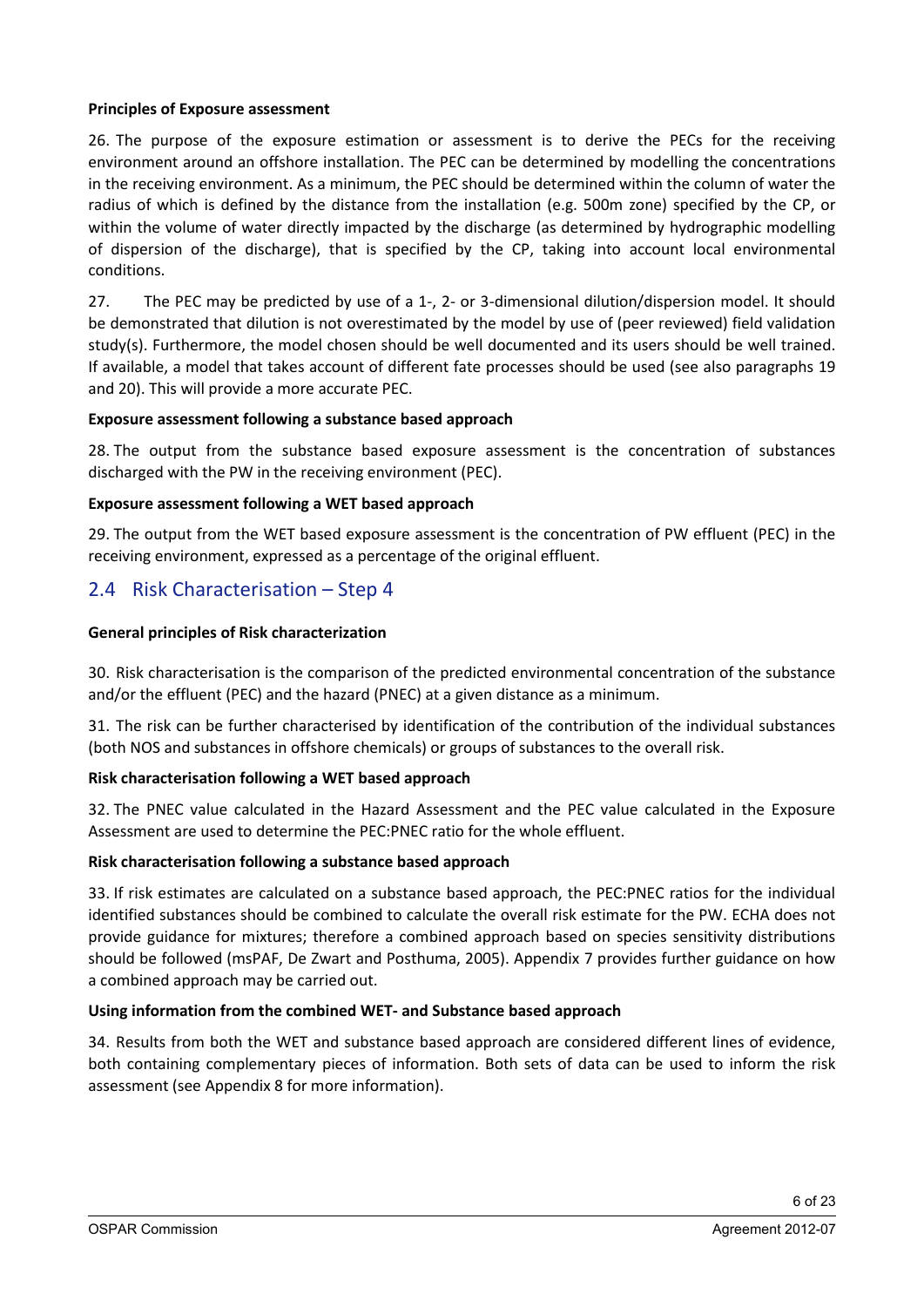# 2.5 Risk Management – Step 5

#### **Risk reduction**

35. If the exposure level does not exceed the PNEC outside a column of water surrounding the installation, the radius of which is defined by a distance from the installation specified by the CP, or outside the volume of water directly impacted by the discharge (as determined by hydrographic modelling of dispersion of the discharge) that is specified by the CP, the risk should be considered to be adequately controlled. If this is not the case, CPs should then review management options and the application of BAT and BEP and implement site-specific actions to reduce the risks.

36. For effective risk reduction it is useful to have insight into the most important contributors to the risk. The intermediate results of the substance based risk characterisation may provide insight into those substances contributing most to the overall risk. Also, Toxicity Identification and Evaluation (TIE) or equivalent methods may provide insight into those substances contributing most to the overall risk of the effluent (Sauer et al., 1997, Balaam et al., 2009, Thomas et al., 2009). The results may assist in identifying BAT and BEP.

#### **Refinement of the risk characterisation**

37. The risk characterisation can be dominated by uncertainty leading to high assessment factors in the derivation of the PNEC. Therefore, before looking at physical measures it may be prudent to address uncertainty as reductions here can reduce the resultant PEC:PNEC ratio by factors of 10-100 (reducing uncertainty resulting in lower assessment factors will generally reduce the risk). This may be achieved by, for instance, the collection of additional data and/or undertaking additional toxicity testing to obtain more reliable PNECs,

38. The calculation of the PEC is also subject to a degree of uncertainty. To obtain more reliable PECs a variety of options could be considered including more advanced dilution/fate modelling, review/additional of chemical analysis, better assessment of fraction released for offshore chemicals, etc

#### **Measures**

39. Risk reduction measures (OSPAR Commission publication on the Background Document concerning Techniques for the Management of Produced Water from Offshore Installations) may comprise some or all of the following:

- technical measures, such as abatement at the source by redesign of the applied processes (water shut off in the well);
- substitution of chemicals;
- application of closed systems (e.g. injection of produced water);
- end-of-pipe techniques such as separation or clarification techniques to treat PW prior to discharge, and;
- organisational measures such as management systems in place (training, instructions, procedures and reporting).

40. The application of BAT and BEP should be demonstrated as described in Appendix 1 of the OSPAR Convention.

41. When setting priorities and in assessing the nature and extent of the measures and their time scales, CPs should use the criteria as mentioned in Appendix 2 of the OSPAR Convention.

42. Further explanation on the evaluation and implementation of Risk Management Measures is provided by ECHA (Chapter R13: Risk management measures and operational conditions).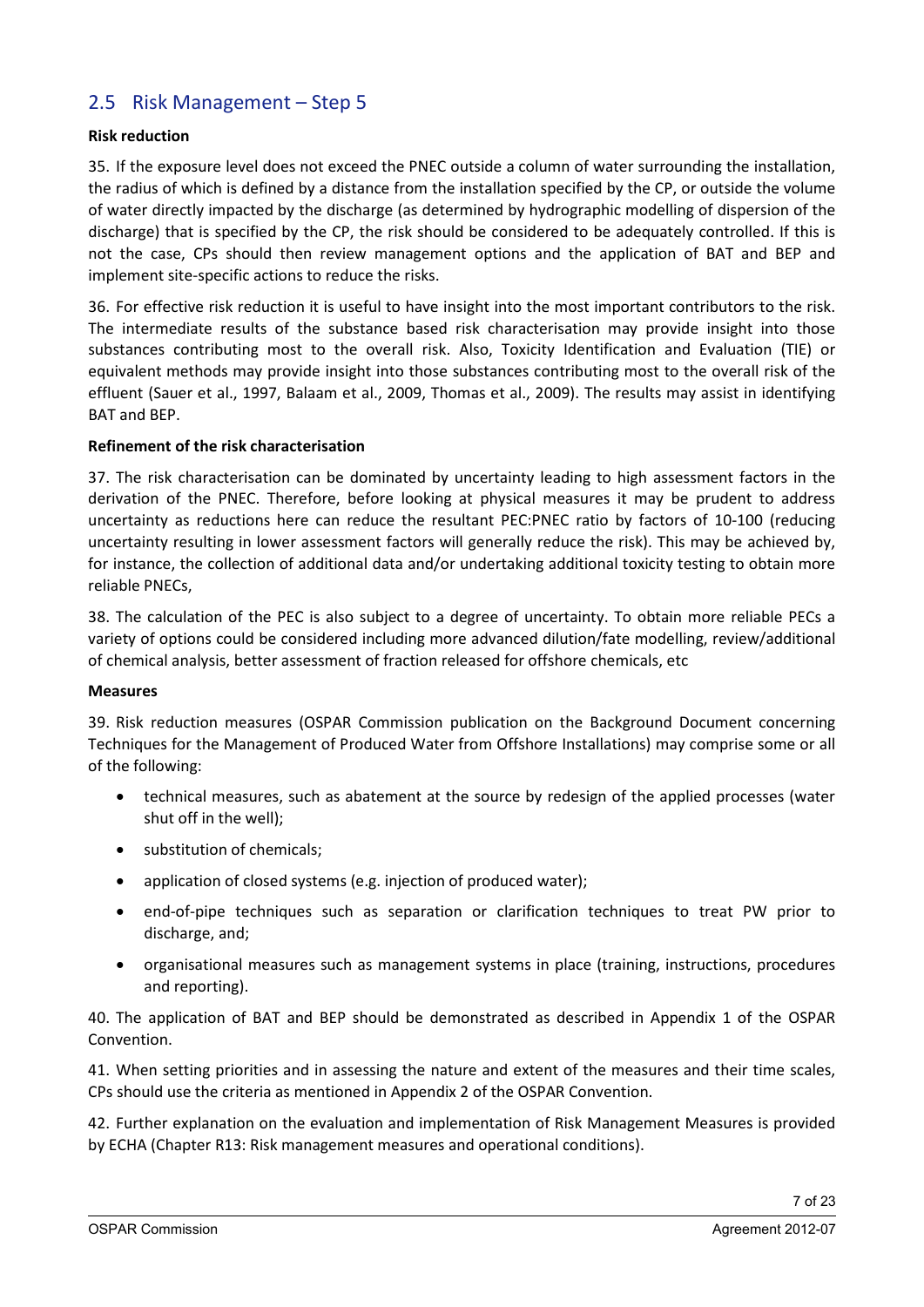#### **Review and update of the environmental risk assessment**

43. Each CP should determine how often the environmental risk assessment process should be undertaken. Typically, a review and update take place when there is a significant change in the PW discharge (characteristics) due to implementation of risk reduction measures or other modifications, such as:

- Implementation of new end-of-pipe technique;
- Substitution of offshore chemicals or new chemicals taken into use;
- Significant change in the discharge of offshore chemicals; and
- Tie-in of new PW streams (satellites) and/or new wells.

44. An update of the environmental risk assessment would imply that the process should be restarted at step 1 (data collection) as shown in the flow diagram (Figure 1), and that the risk assessment process should be repeated with new and updated information.

## 2.6 Monitoring - Step 6

45. Monitoring is a key element in the verification of the effectiveness of measures adopted for the reduction of the risk. Monitoring refers to the monitoring of PW effluents (effluent monitoring) and the monitoring of the receiving environment (field monitoring). Monitoring is an on-going, iterative process, that is performed on a periodical basis, or when significant changes have been made to the installation that might affect the discharge. The outcome of the monitoring process is used as additional information in the risk management process.

#### **Effluent Monitoring**

46. Effluent monitoring may include the gathering of information from chemical analysis and / or WET/WEA tests on PW samples taken periodically.

#### **Field monitoring**

47. Field monitoring may be used to validate the risk characterized in the RBA process. It may include chemical analysis of seawater and chemical and biological analysis of biota samples (biological effect monitoring) collected from the vicinity of offshore installations. Relevant international standards, and OSPAR Agreement 2017-02 on "Guidelines for Monitoring the Environmental Impact of Offshore Oil and Gas Activities" should be taken into account before field monitoring of the water column is carried out.

48. The monitoring program needs to be designed to be fit for the purpose and to take account of specific field conditions, future field activities and discharges and existing knowledge of previous monitoring in similar or nearby area (OSPAR Agreement 2017-02).

## 3. Documenting the risk assessment and management

49. With the objective of documenting the risk assessment process the following information may be reported in order to provide an audit trail of the assessment:

- PW sampling and analysis monitoring programmes, techniques and results;
- whole effluent based risk assessment methodologies and results e.g. WEA, WET;
- substance based risk assessment methodologies and modelling results; together with any derived PNEC values which are not listed in Appendix 5
- substances identified in PW likely to pose a risk to the marine environment;
- the criteria used to assess whether risk is adequately controlled (e.g., distance and/or volume); and
- field monitoring techniques.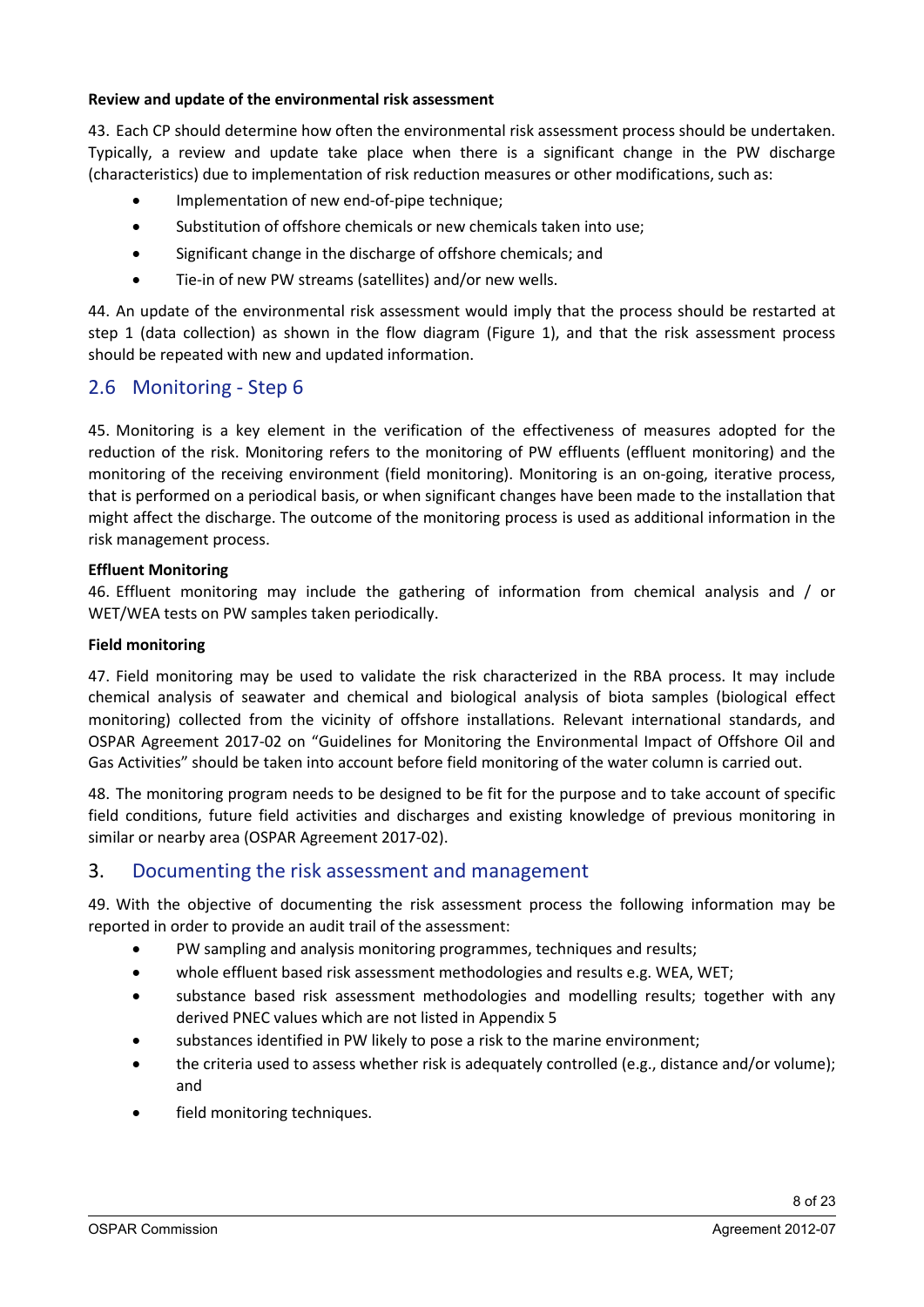### **List of Abbreviations**

| <b>Abbreviation</b> | <b>Full text</b>                                    | <b>Explanation / definition/reference</b>                   |
|---------------------|-----------------------------------------------------|-------------------------------------------------------------|
| <b>BAT</b>          | <b>Best Available Techniques</b>                    | <b>OSPAR Convention, Appendix 1</b>                         |
| <b>BEIS</b>         | Department for Business,                            | https://www.gov.uk/government/organisations/department-     |
|                     | Energy, and Industrial                              | for-business-energy-and-industrial-strategy                 |
|                     | Strategy                                            |                                                             |
| <b>BEP</b>          | <b>Best Environmental</b>                           | <b>OSPAR Convention, Appendix. 1</b>                        |
|                     | Practice                                            |                                                             |
| <b>BTEX</b>         | Benzene, Toluene, Ethyl                             | Collection of the aforementioned substances                 |
|                     | Benzene and Xylene                                  |                                                             |
| <b>CP</b>           | <b>Contracting Parties</b>                          | Countries being a part of OSPAR                             |
| EC                  | <b>European Commission</b>                          | http://ec.europa.eu/index_en.htm                            |
| <b>EC50</b>         | Median effect                                       | Explained under Glossary, Appendix 2                        |
|                     | concentration                                       |                                                             |
| <b>ECHA</b>         | <b>European Chemicals</b>                           | http://echa.europa.eu/                                      |
|                     | Agency                                              |                                                             |
| <b>EPA</b>          | <b>United States</b>                                | http://www.epa.gov/                                         |
|                     | <b>Environmental Protection</b>                     |                                                             |
|                     | Agency                                              |                                                             |
| <b>EPA PAH</b>      | List of 16 PAHs with high                           |                                                             |
|                     | priority assigned by the                            |                                                             |
|                     | <b>EPA</b>                                          |                                                             |
| GC/FID              | Gas Chromatography with                             | Analytical device for separation and detection of chemicals |
|                     | Flame Ionization                                    |                                                             |
| GC/MS               | Detection                                           |                                                             |
|                     | Gas Chromatography with<br><b>Mass Spectrometry</b> | Analytical device for separation and detection of chemicals |
| HC5                 | 5% Hazardous                                        | Explained under Glossary, Appendix 2                        |
|                     | concentration                                       |                                                             |
| <b>HMCS</b>         | <b>Harmonised Mandatory</b>                         | OSPAR Decision 2000/2                                       |
|                     | Control System                                      |                                                             |
| <b>HOCNF</b>        | <b>Harmonised Offshore</b>                          | OSPAR Guidelines 2010-5                                     |
|                     | <b>Chemical Notification</b>                        |                                                             |
|                     | Format                                              |                                                             |
| <b>LC50</b>         | Median lethal                                       | Explained under Glossary, Appendix 2                        |
|                     | concentration                                       |                                                             |
| <b>msPAF</b>        | Multi-substance                                     | Explained under Glossary, Appendix 2                        |
|                     | <b>Potentially Affected</b>                         |                                                             |
|                     | Fraction                                            |                                                             |
| <b>NOEC</b>         | No Observed Effect                                  | <b>Explained under Definitions</b>                          |
|                     | Concentration                                       |                                                             |
| <b>OIC</b>          | Offshore Industry                                   | https://www.ospar.org/work-areas/oic                        |
|                     | Committee                                           |                                                             |
| <b>OSPAR</b>        | <b>OSIo-PARis Convention</b>                        | http://www.ospar.org                                        |
| PAF                 | <b>Potentially Affected</b>                         | Explained under Glossary, Appendix 2                        |
|                     | Fraction                                            |                                                             |
| <b>PAH</b>          | Polycyclic Aromatic                                 | A chemical class of substances that are present in produced |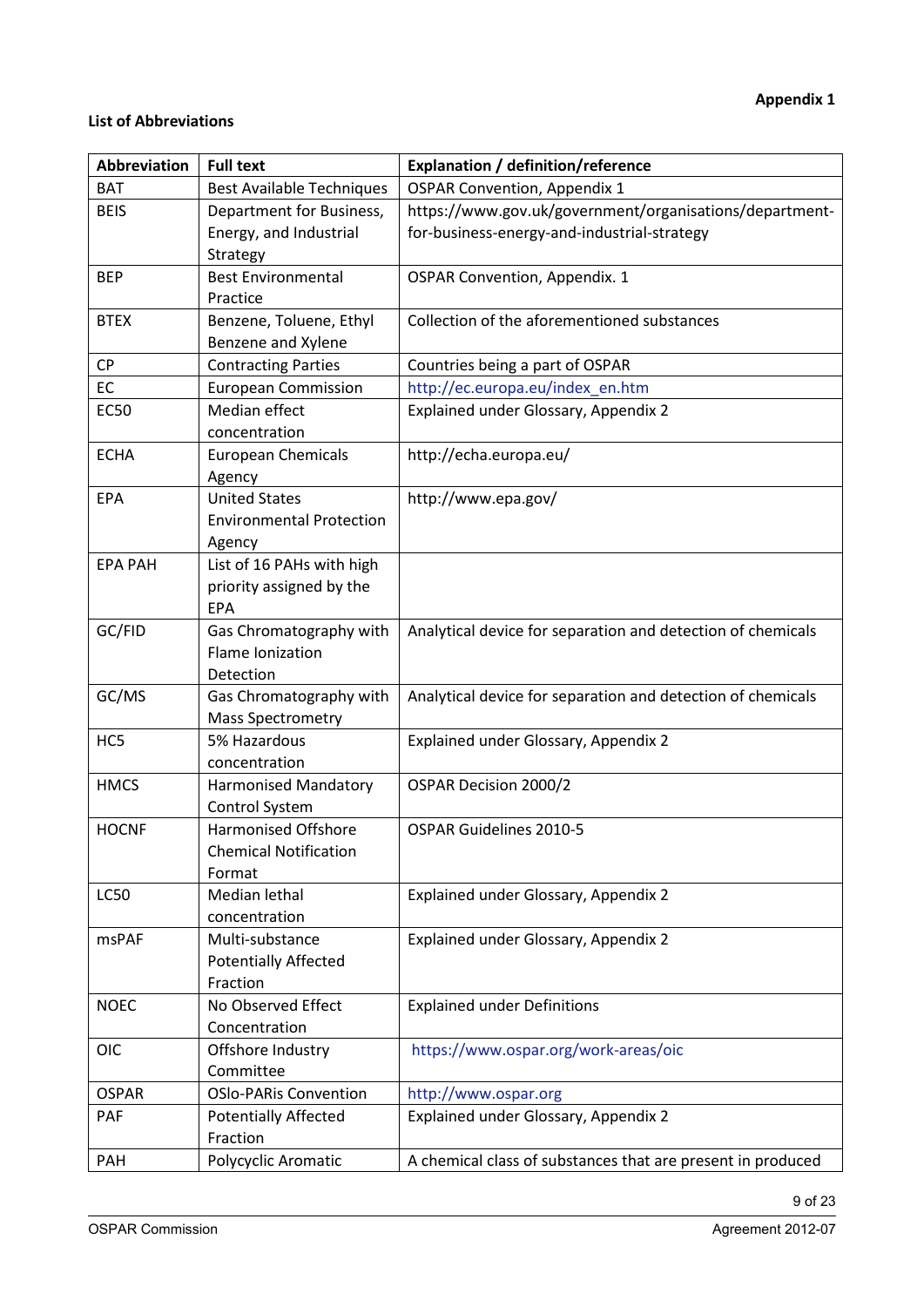|               | Hydrocarbons                       | water, some of which are carcinogenic                          |
|---------------|------------------------------------|----------------------------------------------------------------|
| <b>PBT</b>    | Persistance                        | Explained under Glossary, Appendix 2                           |
|               | <b>Bioaccumulation Toxicity</b>    |                                                                |
| <b>PEC</b>    | <b>Predicted Environmental</b>     | Calculated or estimated concentration in the environment       |
|               | Concentration                      | used in environmental risk assessment                          |
| <b>PLONOR</b> | Pose Little Or NO Risk             | OSPAR list of substances / preparations used and discharged    |
|               |                                    | offshore which are considered to pose little or no risk to the |
|               |                                    | environment                                                    |
| <b>PNEC</b>   | <b>Predicted No Effect</b>         | the concentration of a chemical or effluent below which        |
|               | Concentration                      | adverse effects on the aquatic ecosystem and its organisms     |
|               |                                    | will most likely not occur during long-term or short term      |
|               |                                    | exposure                                                       |
| PW            | <b>Produced Water</b>              | By-product of oil and gas extraction                           |
| <b>RBA</b>    | Risk -based Approach               | Approach for the management of PW as proposed by the OIC       |
|               |                                    | $(08/13/1-E)$                                                  |
| <b>REACH</b>  | Registration, Evaluation,          | EC regulation for chemicals (EC 1907/2006)                     |
|               | Authorisation and                  |                                                                |
|               | <b>Restriction of Chemical</b>     |                                                                |
|               | substances                         |                                                                |
| <b>TIE</b>    | <b>Toxicity Identification and</b> | Explained under Glossary, Appendix 2                           |
|               | Evaluation                         |                                                                |
| <b>TMA</b>    | <b>Toxic Mode of Action</b>        | Explained under Glossary, Appendix 2                           |
| US-EPA        | See EPA                            |                                                                |
| <b>WEA</b>    | <b>Whole Effluent</b>              | Explained under Glossary, Appendix 2                           |
|               | Assessment                         |                                                                |
| <b>WET</b>    | <b>Whole Effluent Toxicity</b>     | Explained under Glossary, Appendix 2                           |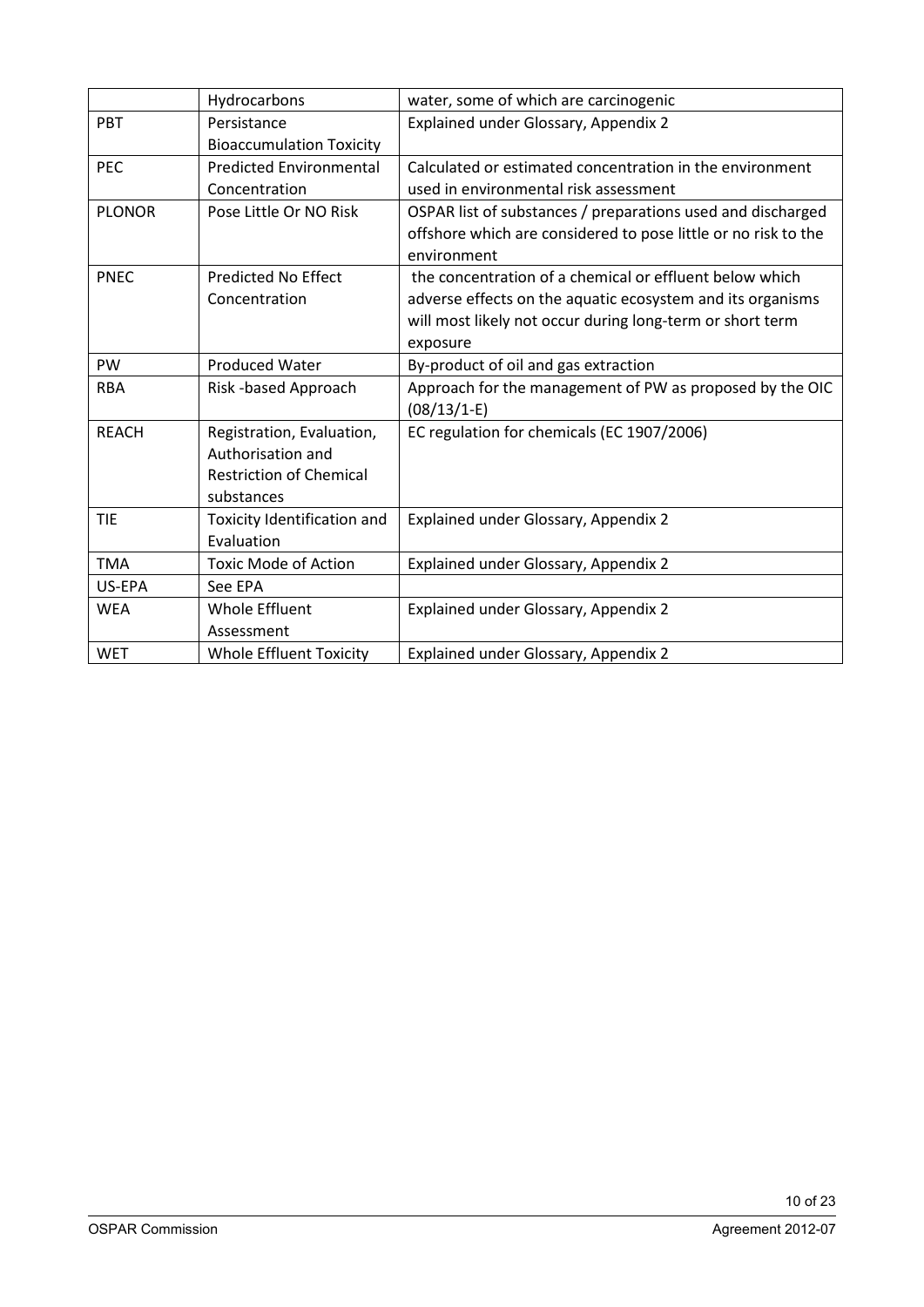## **Glossary**

## **HC5:**

The 5% Hazardous Concentration (HC5) is the exposure concentration of a substance at which 5% of biota are exposed above their effect concentration (usually NOECs). In general, the HC5 level is extrapolated from a limited, but representative, set of NOECs by fitting a cumulative statistical distribution (log-normal in these guidelines) to the NOEC data.

### **LC50/EC50:**

The toxicity data are typically reported as the concentrations at which x % (e.g. 50%) mortality or inhibition of a function (e.g. growth) is observed and are expressed as the lethal concentration (LCx) or the effect concentration (ECx), e.g. LC50 or EC50. L/EC50-values are usually obtained from short term tests (duration in the range of hours to a few days, depending on the test organism).

#### **msPAF:**

For a more detailed explanation of the single-substance Potentially Affected Fraction, see 'PAF'. The multisubstance PAF (msPAF) is the fraction or percentage of biota that are potentially affected when exposed to a specific mixture of substances.

#### **NOEC:**

Results of long term tests exposed to a substance for a prolonged period in relation to the length of the lifecycle of the organism are most frequently reported as L/ECx (x being very often equal to 10) or as the NOEC (No Observed Effect Concentration) which corresponds to the highest tested concentration for which there are no statistical significant effect when compared to the control group. The endpoints most frequently used are growth inhibition and reproduction.

#### **PAF:**

The Potentially Affected Fraction (PAF) is the fraction or percentage of biota that is exposed above their effect level (usually the NOEC level) at a specific exposure concentration of a substance. This fraction is extrapolated from a limited, but representative, set of NOECs for the substance, by fitting a cumulative statistical distribution (log-normal in these guidelines) to the NOEC data.

#### **PBT:**

Three intrinsic properties of chemicals called Persistence, Bioaccumulation potential and Toxicity (PBT). Persistent substances are substances that are not readily (bio)degradable in the environment. Bioaccumulative substances are substances that have a potency to concentrate in biota along the foodchain. Toxic substances are substances with low effect concentrations (e.g. NOECs).

#### **TIE:**

Toxicity Identification and Evaluation (TIE) is a cycle of procedures relying on combinations of physical/chemical manipulations and toxicity tests to characterize, identify, and confirm the causes of measured toxicity in a sample (for instance an effluent).

#### **TMA:**

Toxic Mode of Action are classes of (molecular) mechanisms by which chemicals exert their adverse effect. These classes are used in the calculation of the msPAF. For chemicals with a similar mode of action, exposure levels should be summed, while for substances with different modes of actions, effect levels should be summed.

#### **WEA:**

Whole Effluent Assessment is the assessment of the whole effluent in terms of all three PBT properties (or even more generic).

#### **WET:**

Whole Effluent Toxicity is the toxicity of the whole effluent. For this purpose, the effect level of a biota to a dilution series of the effluent is tested in the laboratory and is expressed, for instance, a NOEC or LC50/EC50.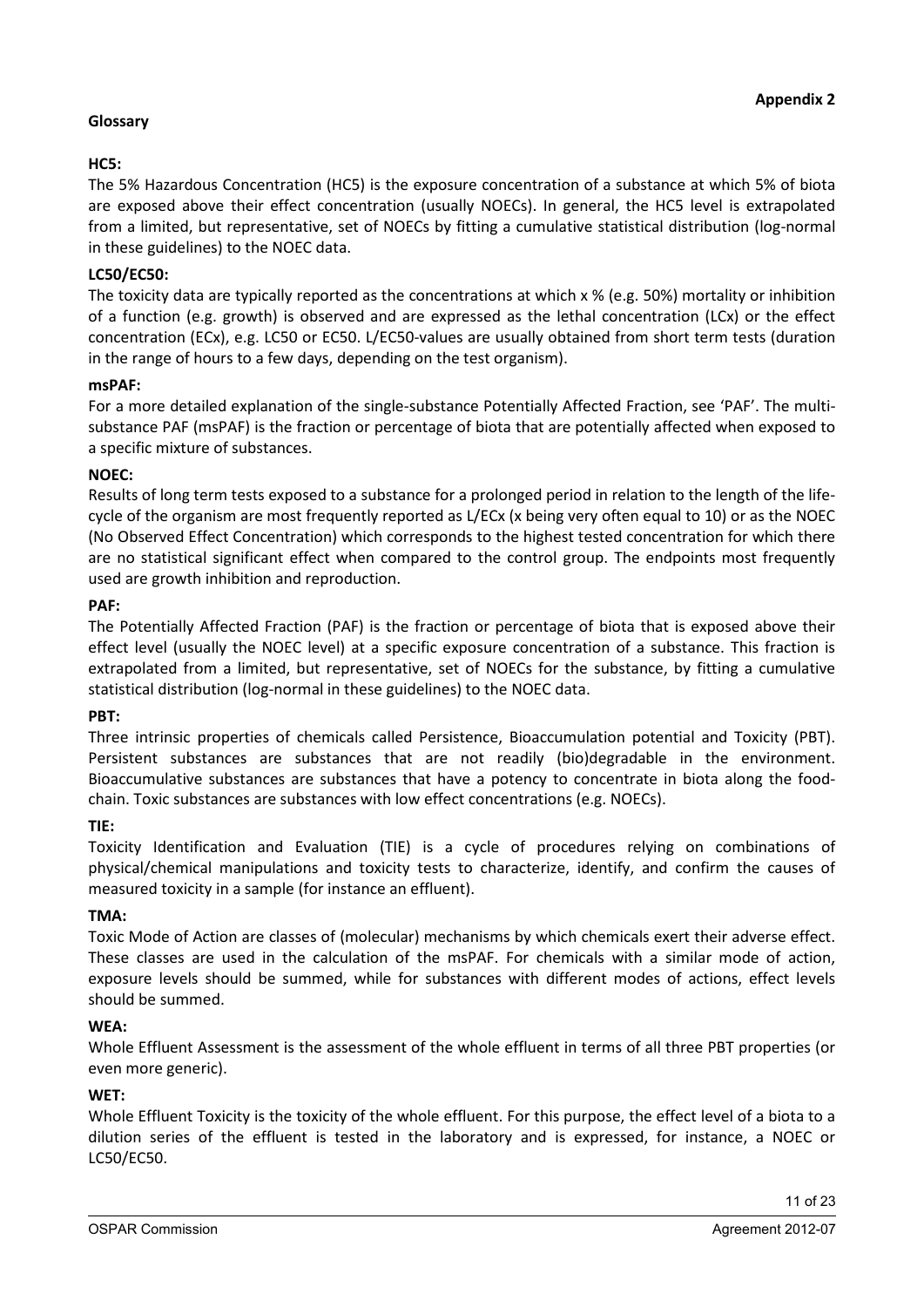# **List of References**

### *Key References*

- BEIS Department for Business, Energy and Industrial Strategy (2018). Methodology for the sampling and analysis of produced water and other hydrocarbon discharges.
- ECHA Technical Guidance Documents, to be found on the ECHA website: [http://guidance.echa.europa.eu](http://guidance.echa.europa.eu/)
- ECHA Guidance on information requirements and chemical safety assessment Chapter R.16: Environmental Exposure Estimation.
- OSPAR Commission (2000). OSPAR Background document concerning the elaboration of programmes and measures relating to Whole Effluent Assessment. ISBN 0 949655 98 0.
- OSPAR Commission (2006). Oil in produced water analysis guideline on criteria for alternative method acceptance and general guidelines on sample taking and handling. OSPAR agreement 2006-06.
- OSPAR Commission (2007). Practical Guidance Document on Whole Effluent Assessment. Hazardous Substance Series
- OSPAR Commission (2014). Background Document Establishment of a list of Predicted No Effect Concentrations (PNECs) for naturally occurring substances in produced water. OSPAR Agreement 2014- 05.
- Roex, E. (2012). A practical program for Whole Effluent Assessment for discharges from the offshore industry. Technical report 1203945-001, Deltares, The Netherlands.

#### *References for further reading*

- Aas, N., B. Knudsen, J.O. Sæten and E. Nordstad (2002). SPE paper 74083. International Conference on Health, Safety and Environment in Oil and Gas Exploration and Production , Kuala Lumpur, Malaysia, 20- 22 March 2002.
- Balaam, J.L., Y. Chan-Man, P.H. Roberts, K.V. Thomas (2009). Identification of nonregulated pollutants in north sea-produced water discharges. *Environmental Toxicology and Chemistry, vol. 28, pp. 1159-1167.*
- De Zwart D, Posthuma L. (2005). Complex mixture toxicity for single and multiple species: Proposed methodologies. Environ Toxicol Chem 24:2665-2676.
- Leeuwen, C.J. van (Editor), J.L.M. Hermens (Editor), Risk Assessment of Chemicals: An Introduction (1995). ISBN 0-7923-3740-9
- Sauer, T.C., H.J. Costa, J.S. Brown, T.J. Wards (1997). Toxicity identification evaluations of producedwater effluents. *Environmental Toxicology and Chemistry, vol. 16, pp 2020-2028.*
- Smit M.G.D., K.I.E. Holthaus, J.E. Tamis, C.C. Karman (2005). From PEC:PNEC ratio to quantitative risk level using Species Sensitivity Distributions; methodology applied in the Environmental Impact Factor. TNO report B&O-DH - R2005/181, TNO, Den Helder, The Netherlands.
- Smit M.G.D., R.G. Jak, H. Rye, T.K. Frost, I. Singsaas, C.C. Karman (2008). Assessment of environmental risks from toxic and nontoxic stressors; a proposed concept for a risk-based management tool for offshore drilling discharges. *Integrated Environmental Assessment and Management* 4:177-183.
- Smit M.G:D., T.K. Frost, S. Johnsen (2011). Achievements of risk-based produced water management on the Norwegian continental shelf (2002–2008) *Integr. Environ. Assess. Manag. 7:668-677.*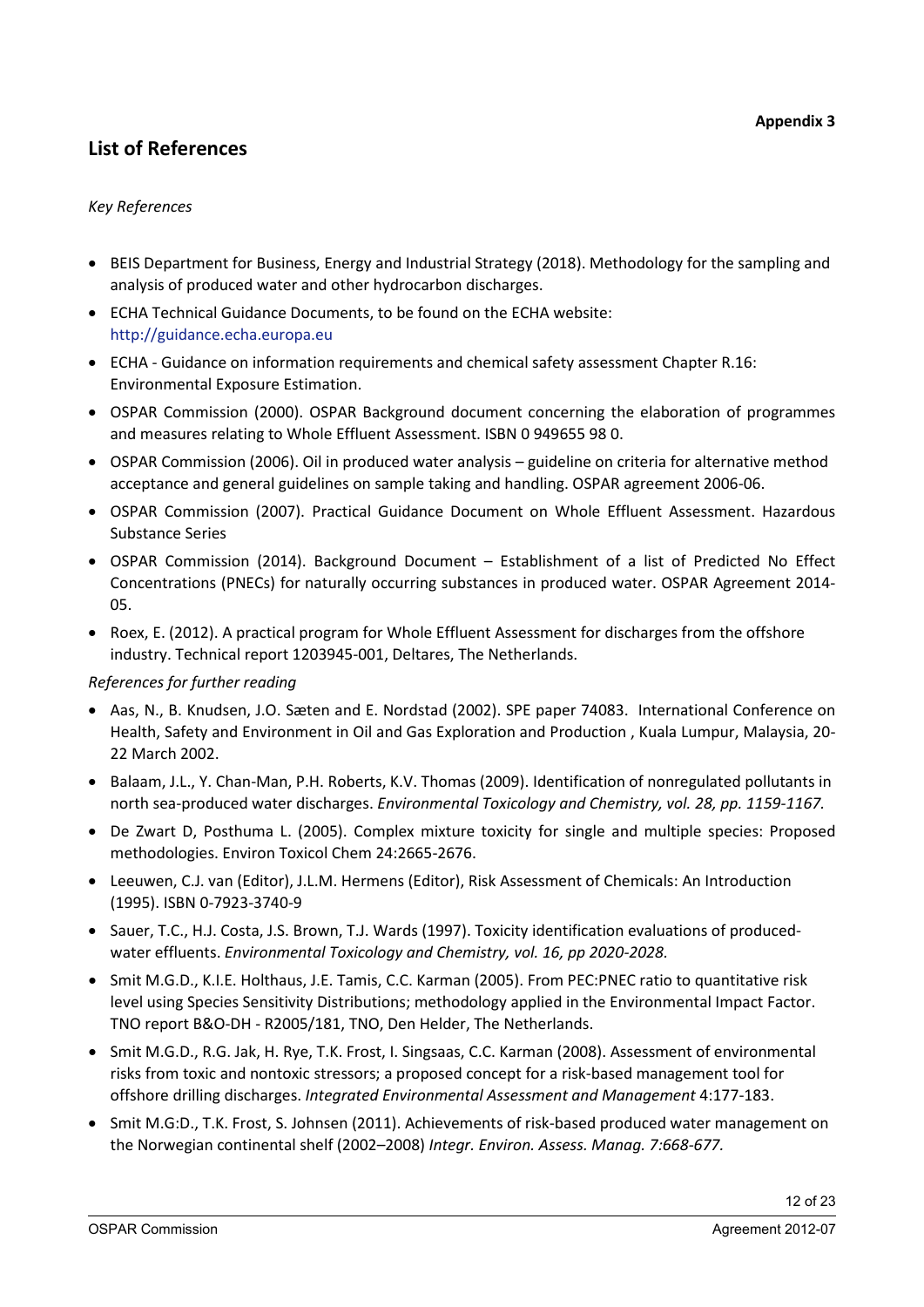- Straalen, N.M. and C.A.J. Denneman (1989). Ecotoxicological Evaluation of Soil Quality Criteria. Ecotox. Environm. Safety, 18, 241-251.
- Thatcher, M., M. Robson, L.R. Henriquez, C.C. Karman and Graham Payne (2004). A CIN revised CHARM III Report - A user guide for the evaluation of chemicals used and discharged offshore – Version 4.
- Thomas, K.V., K. Langford, K. Petersen, A.J. Smith, K.E. Tollefsen (2009). Effect-directed identification of naphtenic acids as important in vitro xeno-estrogens and anti-andrgens in North Sea offshore produced water discharges. *Environmentals Science Technology, vol. 43, pp. 8066-8701.*
- US-EPA Guidance on Risk Assessment, to be found on the US-EPA website: [http://www.epa.gov/risk\\_assessment/.](http://www.epa.gov/risk_assessment/)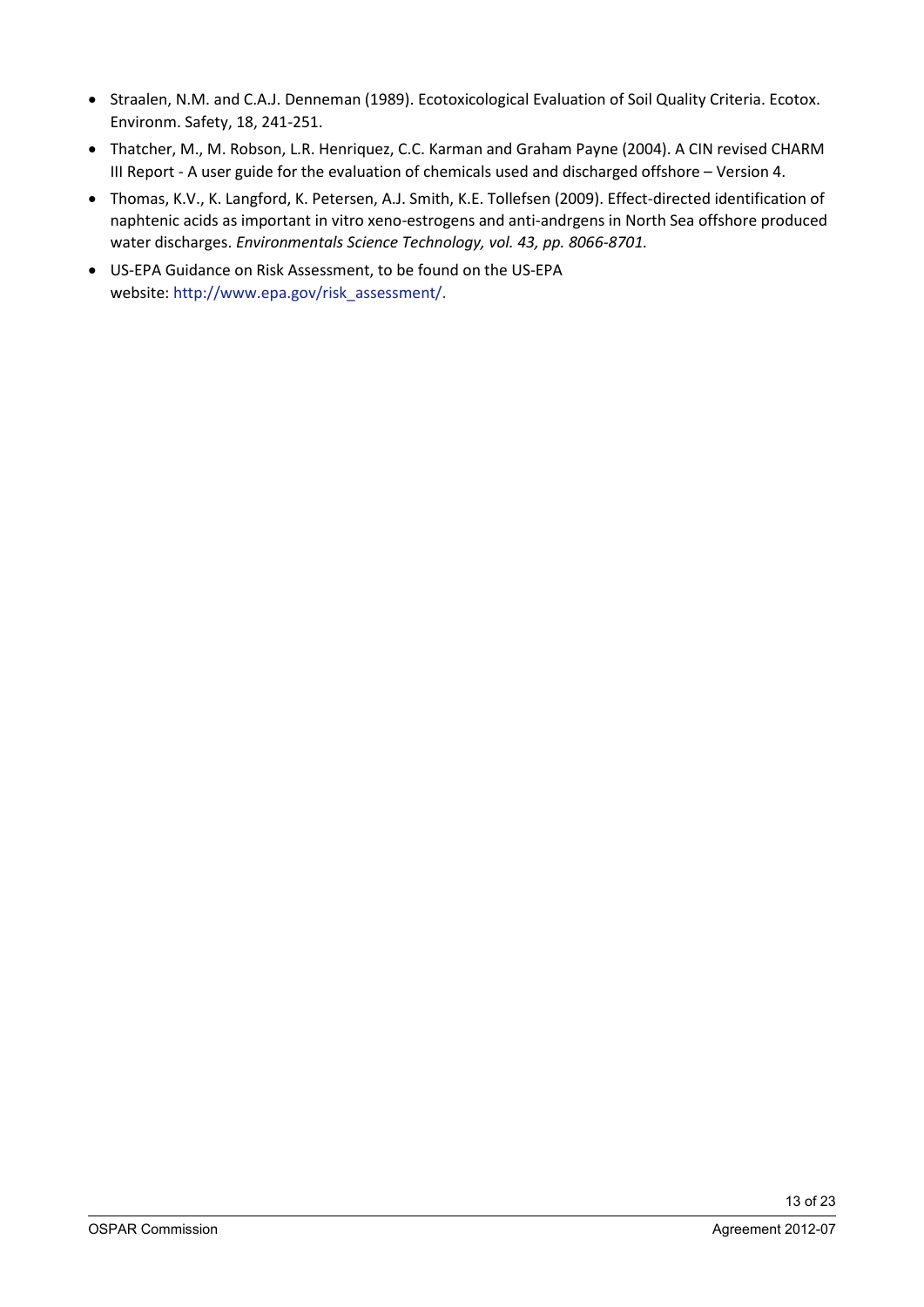### **Example of a Norwegian Chemical analysis program of produced water**

*Table 1: Overview of produced water substances (naturally occurring) included in the analysis program, recommended analytical methods and normal limits of quantification ranges (LOQ) shown in bold as referred to in 085 - Norwegian Oil and Gas recommended guidelines for sampling and analysis of produced water (2012). Lower LOQs may be used if possible (examples from Equinor installations shown in non-bold). For detailed information see 085 - Norwegian Oil and Gas guideline.*

| <b>Main group</b>                                    | <b>Substances</b>                                      | <b>Method</b>                                                    | <b>Standards</b> | <b>Detection</b><br>limit (µg/L)        |
|------------------------------------------------------|--------------------------------------------------------|------------------------------------------------------------------|------------------|-----------------------------------------|
|                                                      |                                                        |                                                                  |                  |                                         |
| Metals and metalloids*                               | Arsenic                                                | HG-AAS/ICP-<br>MS/DRC-ICP-<br><b>MS</b>                          | EPA 200.7/200.8  | $0,173 - 1$                             |
|                                                      | Cadmium                                                | AAS/ICP-MS<br>/DRC-ICP-MS<br>/HR-ICP-MS                          | EPA 200.7/200.8  | $0,015 - 6$                             |
|                                                      | Chromium                                               | AAS/ICP-MS<br>/DRC-ICP-MS<br>/HR-ICP-MS                          | EPA 200.7/200.8  | $0,184 - 1,5$                           |
|                                                      | Copper                                                 | AAS/ICP-MS<br>/DRC-ICP-MS<br>/HR-ICP-MS                          | EPA 200.7/200.8  | $0,1 - 6$                               |
|                                                      | Mercury                                                | CV-AAS/Au<br>amalgamation                                        | EPA 200.7/200.8  | $0,002 - 0,1$                           |
|                                                      | Lead                                                   | AAS/ICP-MS<br>/DRC-ICP-MS<br>/HR-ICP-MS                          | EPA 200.7/200.8  | $0,3 - 1,5$                             |
|                                                      | Nickel                                                 | AAS/ICP-MS<br>/DRC-ICP-MS<br>/HR-ICP-MS                          | EPA 200.7/200.8  | $0,411 - 9$                             |
|                                                      | Zinc                                                   | AAS/ICP-MS<br>/DRC-ICP-MS<br>/HR-ICP-MS                          | EPA 200.7/200.8  | $0,856 - 15$                            |
|                                                      | Iron                                                   | AAS/ICP-<br>MS/DRC-ICP-<br>MS/ICP-AES                            | EPA 200.7/200.8  | $\mathbf{1}$                            |
|                                                      | <b>Barium</b>                                          | AAS/ICP-<br>MS/DRC-ICP-<br>MS/ICP-AES                            | EPA 200.7/200.8  | 10                                      |
| <b>Mono Aromatic</b><br><b>Hydrocarbons (BTEX)**</b> | Benzene<br>Toluene<br>Ethylbenzene<br>Xylene (p, m, o) | GC-MS or GC-<br><b>FID</b><br>Headspace or<br>purge-and-<br>trap | ISO 11423-1      | $20 - 100$<br>(individual<br>component) |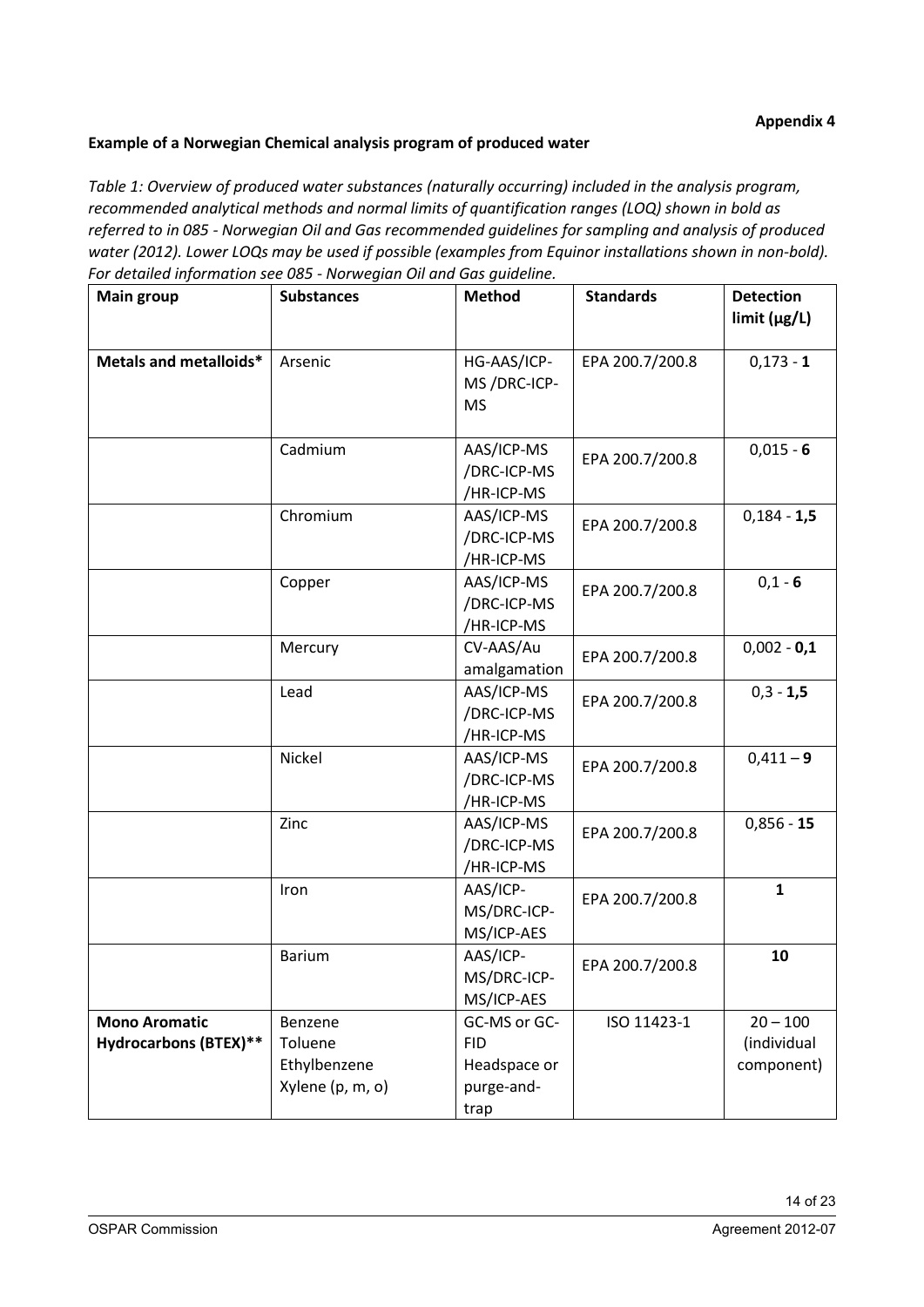| <b>Main group</b>                            | <b>Substances</b>                                                                                                                                                                                                                                                                                        | <b>Method</b> | <b>Standards</b>              | <b>Detection</b><br>limit (µg/L)                  |
|----------------------------------------------|----------------------------------------------------------------------------------------------------------------------------------------------------------------------------------------------------------------------------------------------------------------------------------------------------------|---------------|-------------------------------|---------------------------------------------------|
| <b>Dispersed oil</b>                         | C7-C40                                                                                                                                                                                                                                                                                                   | <b>GCFID</b>  | <b>OSPAR 2005-</b><br>$15***$ | 0,4                                               |
| Polycyclic Aromatic<br>Hydrocarbons (16 EPA) | Naphthalene,<br>acenaphthylene,<br>acenaphthene, fluorine,<br>phenanthrene,<br>anthracene,<br>fluoranthene, pyrene,<br>benzo(a)anthracene,<br>chrysene,<br>benzo(b)fluoranthene,<br>benzo(k)fluoranthene,<br>benzo(a)pyrene,<br>dibenzo(a)anthracene,<br>benzo (ghi)perylene,<br>indeno(123cd)pyrene,    | GC-MS         |                               | $0,1$ (sum)<br>0,01<br>(individual<br>component)  |
| <b>Other PAHs:</b>                           | Dibenzothiophene1-<br>methylnaphthalene, 2-<br>methylnaphthalene, 9-<br>methylnaphthalene,<br>4-methyldibenzo-<br>thiophene, 2,6 dimethyl<br>naphthalene, 9-ethyl-<br>phenanthrene, 4-ethyl-<br>dibenzothiophene,<br>trimethylphenanthrene,<br>2-isopropylnaphtalene,<br>1,2,6 trimethyl-<br>phenantrene | GC-MS         |                               | 0,1<br>(sum)<br>0,01<br>(individual<br>component) |
| Alkylphenols                                 | Sum C0-C3, C4-C5 and<br>C6-C9 alkylphenols                                                                                                                                                                                                                                                               | GC-MS ****    | See Table 2.1<br>(NOG, 2012)  | 0,1                                               |
| Organic acids                                | Formic acid, acetic acid,<br>propionic acid, butanoic<br>acid, pentanoic acid,<br>naphthenic acid                                                                                                                                                                                                        | ITP or GC-MS  |                               | 2000<br>(individual<br>component)                 |

\*The LOQ is specified on the basis of background level of metals (total content) in the North Sea.

\*\* BTEX LOQ: 10 µg/L (summarised).

\*\*\*This is a modification of NS-EN ISO 9377-2. Other methods can also be used if these are calibrated with the OSPAR reference method.

\*\*\*\*Methods used should avoid interference from benzoacids.

AAS: Atomic absorption spectroscopy

DRC-ICP-MS: Dynamic reaction cell inductively coupled plasma mass spectrometry HR-ICP-MS: High resolution inductively coupled plasma mass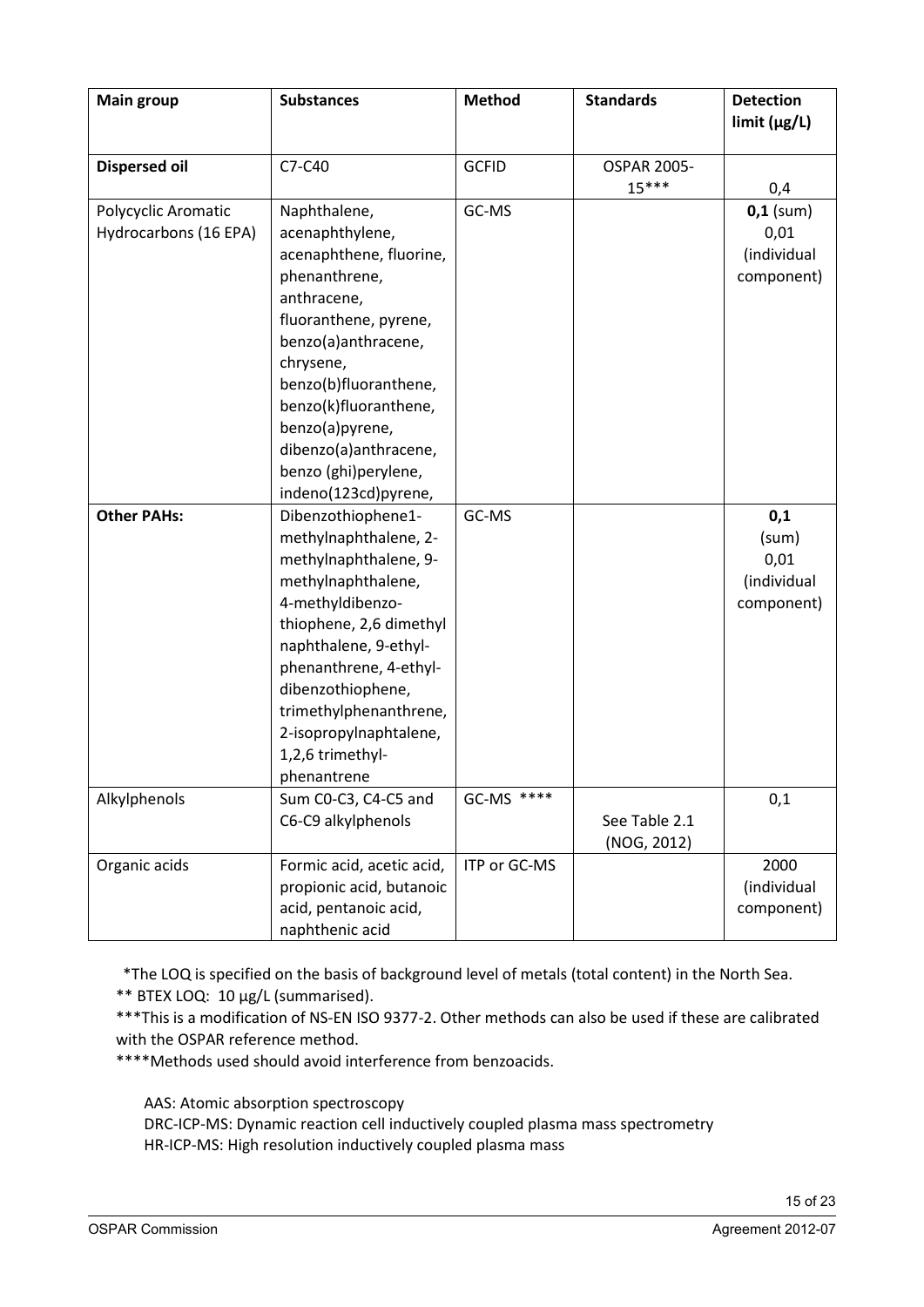CV-AAS: Cold vapour atomic absorption spectroscopy HG-AAS: Hydride generation atomic absorption spectroscopy spectrometry ICP-MS: Inductively coupled plasma mass spectrometry ICP-AES: Inductively coupled plasma atomic emission spectroscopy ITP: Isotachophoresis

### **References**

1. 085 - [Norwegian Oil and Gas recommended guidelines for sampling and analysis of produced water](https://www.norskoljeoggass.no/contentassets/799e400a40bf42dabc2dcf1f19d86dbc/085-norwegian-oil-and-gas-recommended-guidelines-for-samling-and-analysis-of-produced-water-rev-1-11.12.2012.pdf)  [\(2012\).](https://www.norskoljeoggass.no/contentassets/799e400a40bf42dabc2dcf1f19d86dbc/085-norwegian-oil-and-gas-recommended-guidelines-for-samling-and-analysis-of-produced-water-rev-1-11.12.2012.pdf) Updated version of 2003 guideline.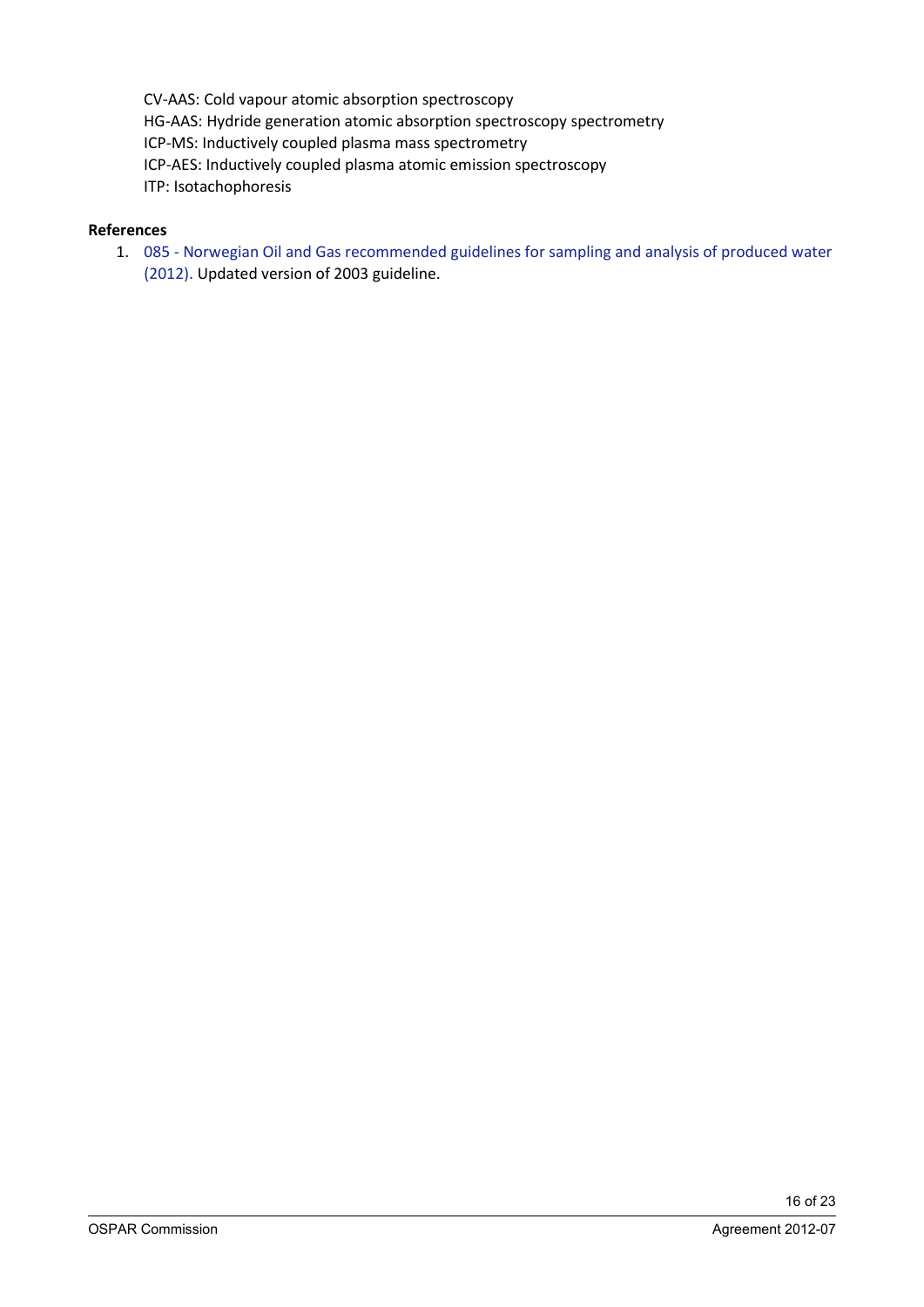## **Establishment of a list of PNECs for naturally occurring substances (NOS)**

Harmonised use of the list of PNECs enables sharing of information and comparison of the risk assessment results among Contracting Parties. This list should be maintained by OSPAR and updated on a regular basis (e.g. every 5-10 years) or as new scientific data become available. The PNEC list does not include added chemicals. Derivation of PNECs for added chemicals is described separately in paragraph 24 and Appendix 6 of the Guidelines.

The selection of PNECs for the list was based on the following prioritisation:

- 1. Environmental Quality Standards (EQS) derived under the WFD established for Priority Substances
- 2. Reliable PNECs derived from EU RARs
- 3. Reliable PNECs or EQS from publicly available literature sources

More detailed information about the PNEC selection can be found in the PNEC background document (Agreement 2014-05).

NB: [Background document on the Establishment of a List of Predicted No Effect Concentrations \(PNECs\)](https://www.ospar.org/documents?d=32999)  [for naturally occurring substances in produced water](https://www.ospar.org/documents?d=32999) was adopted as an OSPAR Agreement in 2014.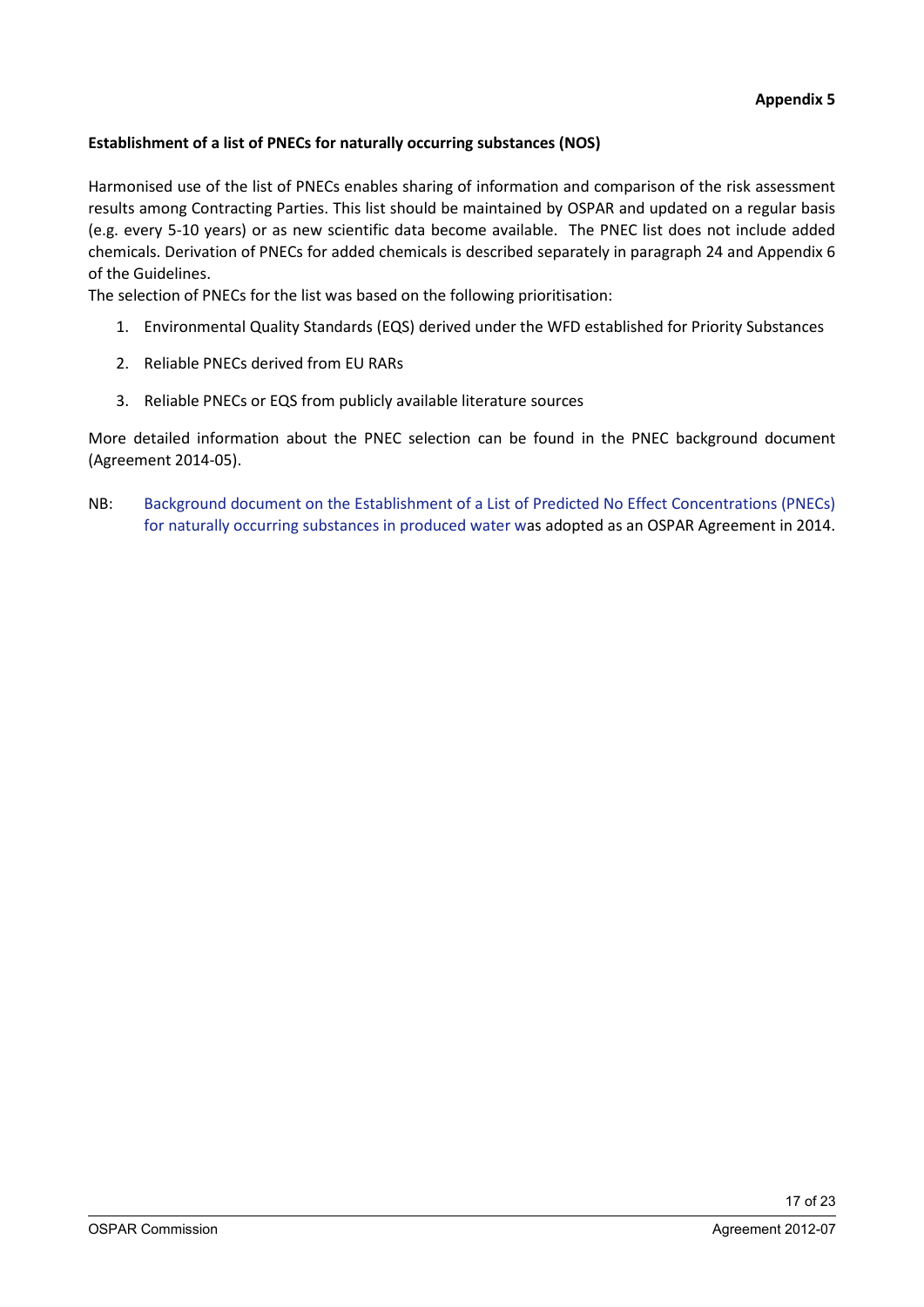#### **Use of marine assessment factors**

The practical programme highlighted the fact that the assessment factors set out in ECHA and the 2003 Technical Guidance (TGD) for Deriving Environmental Quality Standards<sup>1,2</sup> have the potential to have a negative impact on the RBA approach by masking the overall contribution to produced water toxicity from natural components. This is a consequence of the introduction of an additional factor of 10 to the assessment factors derived for the marine environment.

The purpose of the RBA recommendation is to provide data to inform sound decisions on measures to reduce the risk from the discharge of produced water. The effect of the additional factor may be implementation of the wrong measures.

In a review of the science behind the additional factor, the Scientific Committee on Health and Environmental Risks<sup>3</sup> (SCHER) commented (Comment 15) that they did not accept the additional safety factor of 10 as a default for marine ecosystems as being generally justified. In the opinion of SCHER, the use of different approaches for both freshwater and marine ecosystems should be scientifically justified on a case-by-case basis.

Given the potential impact on their work, the ICG-RBA group notes that:

- The TGD recognises that there is a harmonised mandatory control system for the use and discharge of offshore chemicals already agreed within OSPAR (OSPAR 2000a; 2000b) and that the methodology proposed by OSPAR can be taken into consideration in determining assessment factors.
- The assessment factors proposed for the development of environmental quality standards are not directly relevant to determining whether there has been adequate dilution of offshore discharges within a specified water volume or area immediately adjacent to an offshore installation, as dispersion outside that zone ensures that acceptable water quality standards are rapidly achieved and maintained.
- The assessment factors within TGD 1993 originally proposed for risk assessment have been used control chemical discharges from offshore installations for a number of years, and monitoring studies have indicated that they provide an appropriate level of protection to the ecosystem function<sup>4</sup>.
- Discharges under OSPAR 2001/1 and 2012/7 are subject to strict control including requirements for hazard/risk assessment before discharge and regular review of BAT.

Given the existing safeguards, the aims of the ICG-RBA and the implementation of BAT and BEP, the ICG-RBA therefore proposes to continue to use the assessment factors set out in the 1996 Technical Guidance Document on Risk Assessment<sup>5</sup>, which includes a maximum safety factor of 1000.

#### **References**

1. ECHA Guidance on information requirements and chemical safety assessment. Chapter R.10: Characterisation of dose [concentration]-response for environment, May (2008). http://echa.europa.eu/web/guest/guidance-documents/guidance-on-information-requirements-andchemical-safety-assessment.

2. EC. (2006). Technical Guidance Document on Risk Assessment in support of Commission Directive 93/67/EEC on Risk Assessment for new notified substances.

3. SCHER (2010). Scientific Committee on Health and Environmental Risks, Opinion on the Chemicals and the Water Framework Directive: Technical Guidance for Deriving Environmental Quality Standards, October 2010.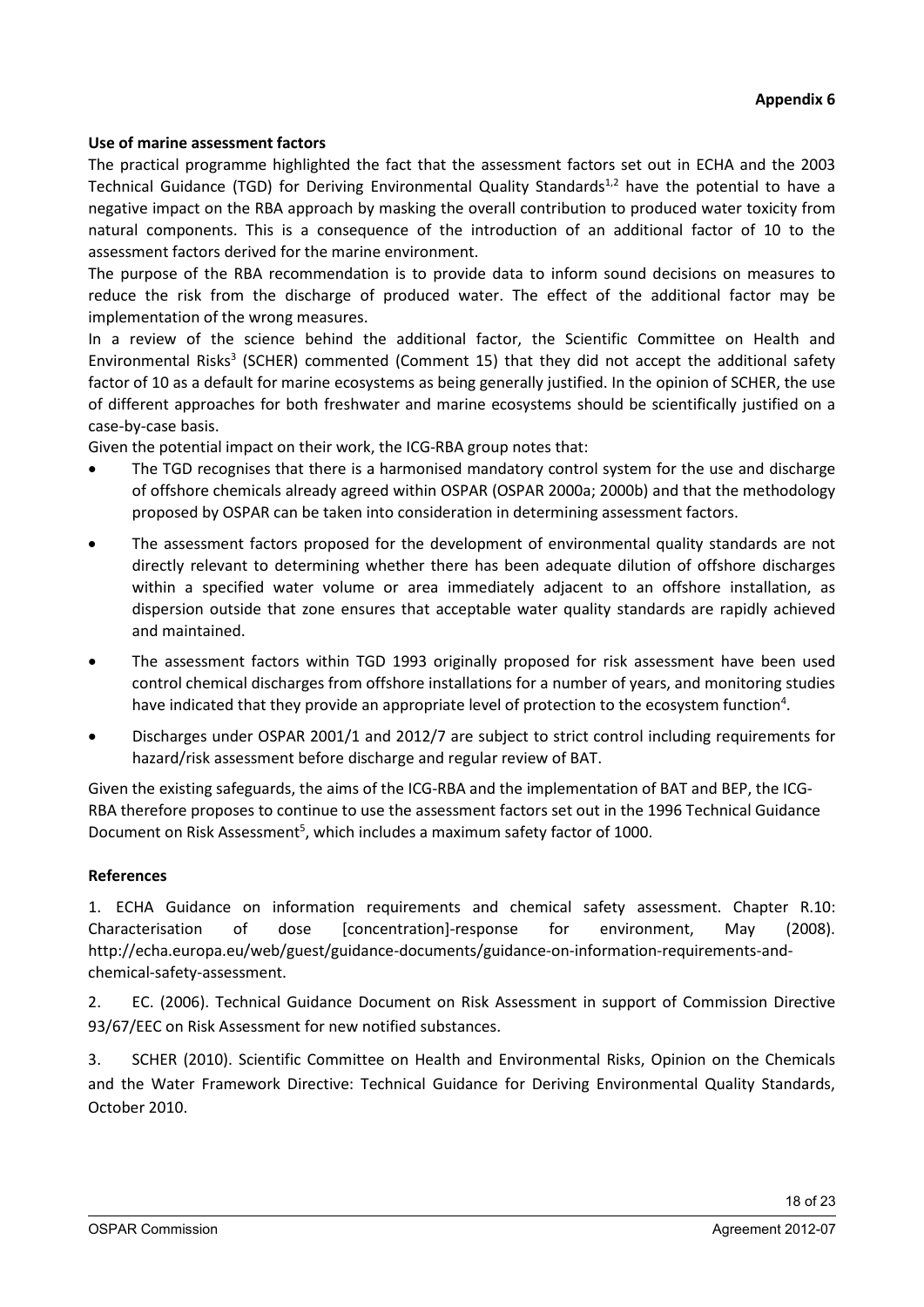4. Smit, G.D.M., T.K. Frost, S. Johnsen (2011). Achievements of risk based produced water management on the Norwegian Continental Shelf (2002-2008). Integrated Environmental Assessment and Management, Vol 7, No. 4, pp 668-677.

5. EC (1996). Technical Guidance Document in support of the Commission Directive 93/67/EEC on Risk Assessment for New Notified Substances and Commission Regulation (EC) No 1488/94 on Risk Assessment for Existing Substances. Parts 1-4. Office for Official Publications of the EC, Luxembourg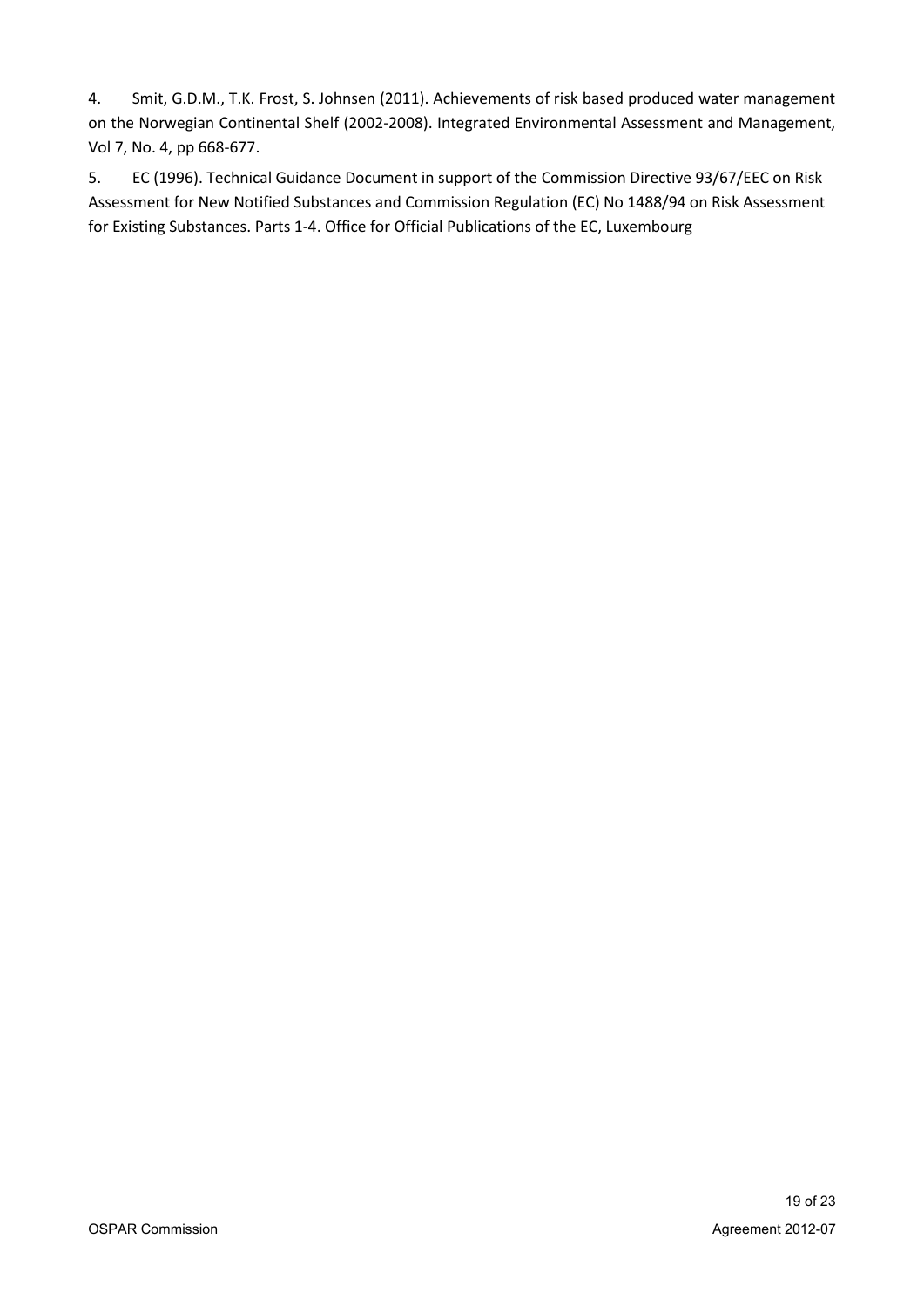#### **Appendix 7**

### **Example methods for calculating an overall risk estimate for produced water for the substance based approach**

*In the Risk Assessment step, for all substances and/or groups of substances a PEC:PNEC ratio is calculated. In order to arrive at single risk indicator that represents the overall risk of the produced water, these individual PEC:PNEC ratios should be combined. There are several methods available for this, ranging from straightforward summation of the PEC:PNEC ratios to more comprehensive methods that are scientifically more correct. This appendix describes two methods for calculating an overall risk estimate from individual PEC:PNEC ratios including their scientific validity. The two methods presented only serve as examples. More methods are available and new methods will be developed when science evolves.*

The simplest way of calculating an indicator for the overall risk of the produced water is by summing all individual PEC:PNEC ratios. This ΣPEC:PNEC, for instance at a certain distance from the discharge source, can serve as an indicator for the overall risk, subject to risk reduction.

**Method 1. Summation of PEC:PNEC ratios (concentration addition)**

 $\Sigma$ PEC:PNEC = PEC:PNEC<sub>1</sub>+PEC:PNEC<sub>2</sub>+.....PEC:PNEC<sub>n</sub>

Backhaus et al. (2003) provides two mechanisms to calculate chemical mixtures, which are a concentration addition for similar acting substances and for dissimilar acting substances an independent action as a main mechanism. This defends the selection of a simple method like summing up PEC:PNEC ratios to establish a risk indicator for the produced water. However, if the mixture contains dissimilar acting chemicals, independent action is probably scientifically the better choice, since the relation between the risk (i.e. the likelihood of adverse effects to occur) and the PEC:PNEC ratio might not be equal for all substances and/or substances groups.

Species Sensitivity Distributions (SSDs) describe the relationship between the PEC and risk. For these distributions the risk (likelihood of adverse effects to occur) is expressed as the potentially affected fraction (PAF) of species, or, in other words, the likelihood of a randomly selected species to be affected above a defined effect level (e.g. NOEC or EC50 level, depending on what toxicity metric is used to establish this distribution).

When based on chronic NOECs, the 5% risk level (PAF) from an SSD corresponds to an exposure level that is equal to the PNEC (in line with the HC5 definition for PNEC, Van Straalen en Denneman, 1989). A SSD based on chronic NOECs can therefore easily be transformed into a PEC:PNEC to risk curve by dividing the measure of exposure on the x-axis by the PNEC. After this transformation the x-axis becomes unit free and the value of 1 on the x-axis (PEC:PNEC ratio) then corresponds with the 5% PAF (See figure A for an example). PEC:PNEC to risk curves can be developed for different Toxic Modes of Action and are equal for all substances and/or substance groups with the same Toxic Mode of Action.

The only parameter needed to establish a PEC:PNEC to risk curve for a specific Toxic Mode of Action is a measure of interspecies variation (the slope of the SSD describing how the risk changes on increasing exposure). When PEC:PNEC to risk curves have been established for the different Toxic Modes of Action, PEC:PNEC ratios can be calculated into PAF. Finally, the different PAF values can be combined in the overall risk indicator msPAF.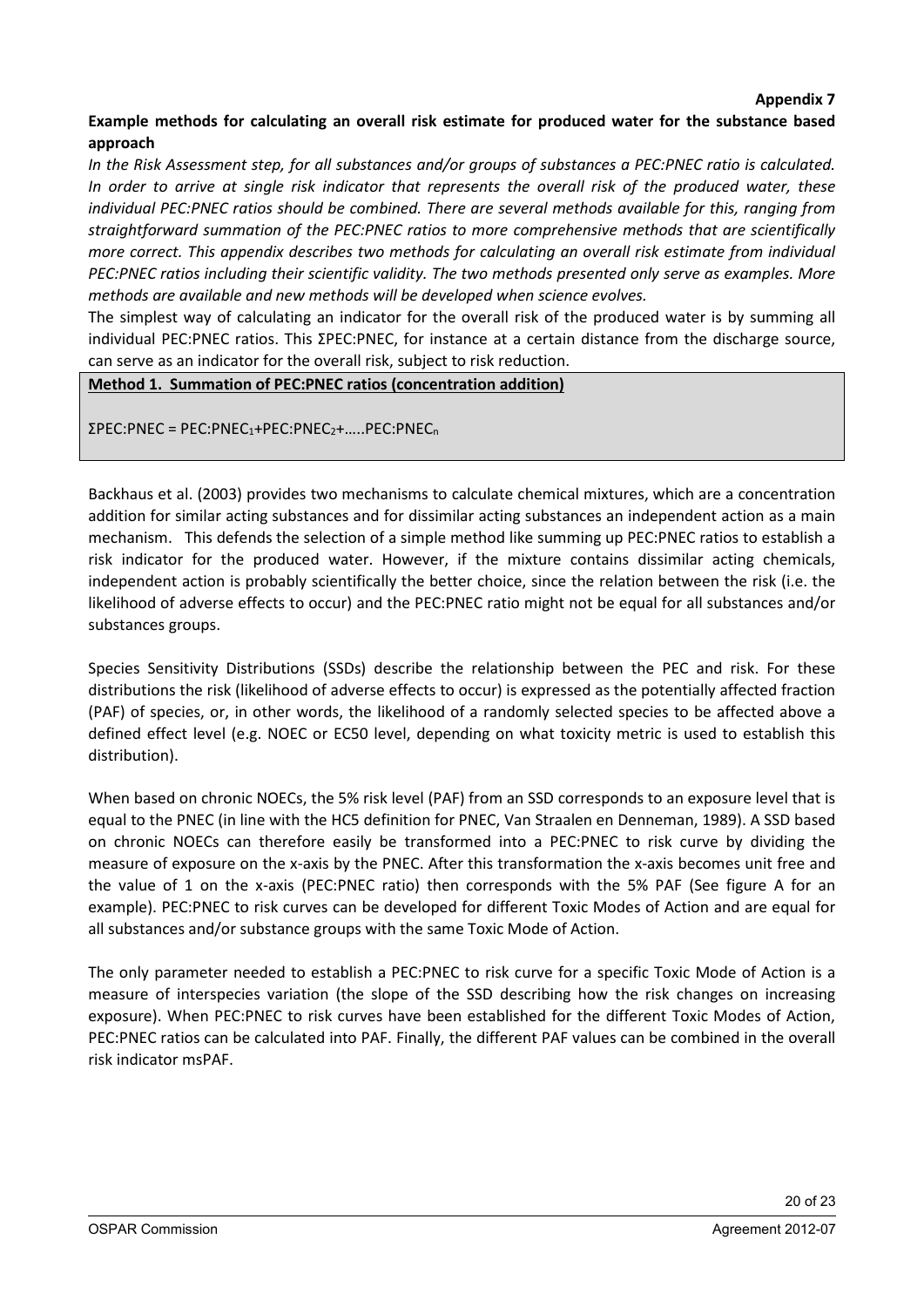

Figure A. Transformation of an SSD to a PEC:PNEC to risk curve by dividing the x-axis of the SSD (PEC) by the value of the PNEC (10 in this example).

| Method 2.                                                                           |                                                                                                                                                                                                                                        |  |  |
|-------------------------------------------------------------------------------------|----------------------------------------------------------------------------------------------------------------------------------------------------------------------------------------------------------------------------------------|--|--|
| Calculation of the multi-substance Potential Affected Fraction (msPAF) of species - |                                                                                                                                                                                                                                        |  |  |
|                                                                                     | independent action.<br>1. Sum PEC: PNEC ratios for substances and/or groups of substances with the same Toxic<br>Mode of Action                                                                                                        |  |  |
|                                                                                     | ΣΡΕC:PNEC <sub>TMA1</sub> =PEC:PNEC <sub>1</sub> +PEC:PNEC <sub>2</sub> +PEC:PNEC <sub>n</sub><br>ΣΡΕC:PNEC <sub>TMA2</sub> =PEC:PNEC <sub>1</sub> +PEC:PNEC <sub>2</sub> +PEC:PNEC <sub>n</sub><br>Etc. for all Toxic Modes of Action |  |  |
| 2 <sub>1</sub>                                                                      | Derive a PEC:PNEC to risk curve for each Toxic Mode of Action                                                                                                                                                                          |  |  |
|                                                                                     | A PEC:PNEC to risk curve can be described by a lognormal distribution (often with 10 as<br>base) using two parameters.<br>Xm: the mean of the distribution<br>SD: the standard deviation                                               |  |  |
|                                                                                     | The SD of the PEC: PNEC to risk curve is equal to the slope of the Species Sensitivity<br>Distribution. Harbers et al. (2006) published generic SSD slope values for several Toxic<br>Modes of Action.                                 |  |  |
|                                                                                     | If LOG10 is used as a base the Xm of the PEC:PNEC to risk curve can be derived with:<br>$Xm = LOG(1)+(1.6449 \times SD)$                                                                                                               |  |  |
|                                                                                     | 3. Calculate PAF for each ΣPEC: PNEC <sub>TMA</sub> by using the PEC: PNEC to risk curves                                                                                                                                              |  |  |
|                                                                                     | 4. The overall risk value (msPAF) is calculated by combining the PAF related to each TMA,<br>using the formula: $msPAFTMA1+2 = PAFTMA1 + PAFTMA2 - PAFTMA1 × PAFTMA2$ .                                                                |  |  |
|                                                                                     | Background information for the method described is provided in Smit et al., 2005.                                                                                                                                                      |  |  |
|                                                                                     |                                                                                                                                                                                                                                        |  |  |
|                                                                                     |                                                                                                                                                                                                                                        |  |  |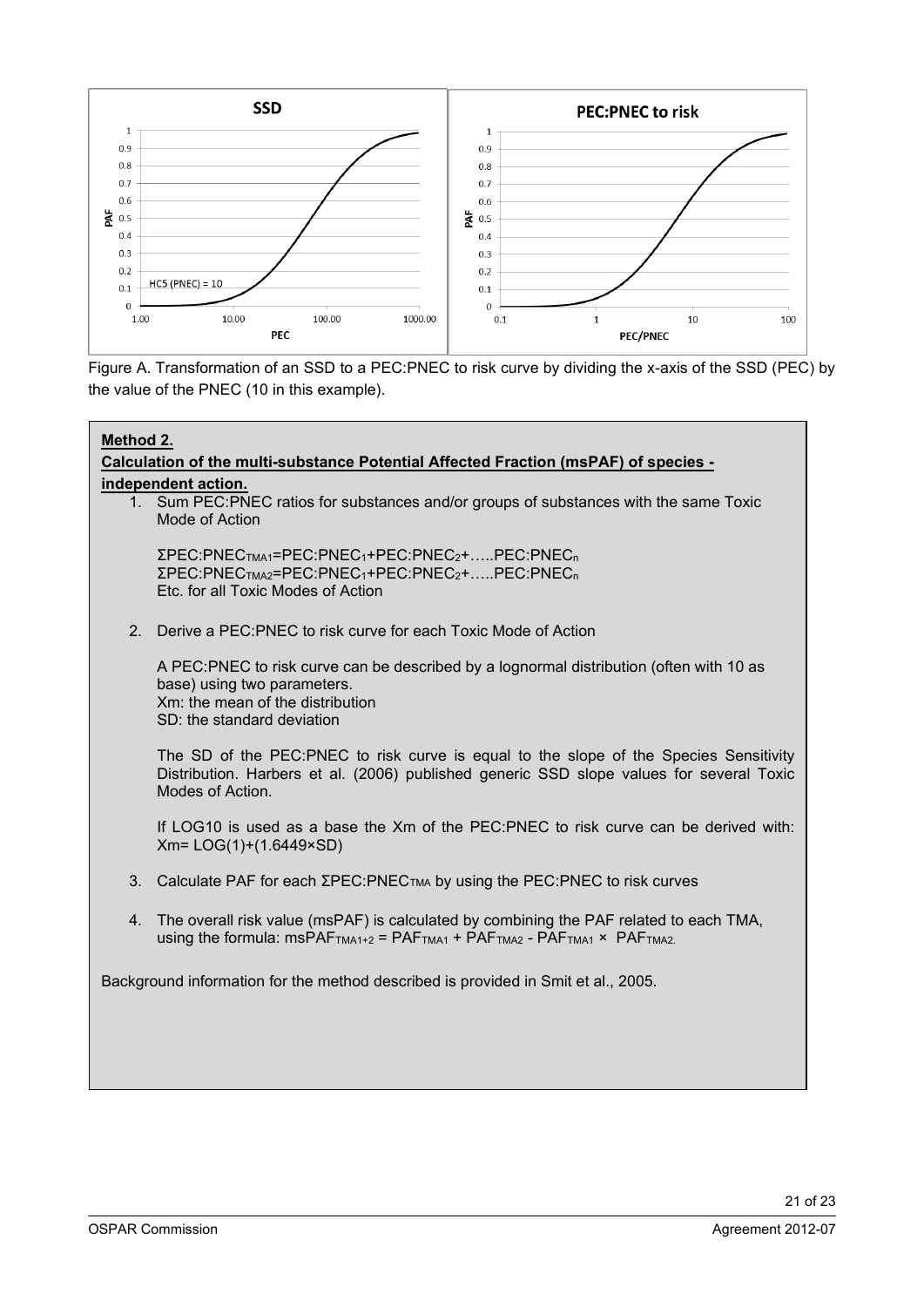## **References**

Backhaus T, Altenburger R, Arrhenius Å, Blanck H, Faust M, Finizio A, Gramatica P, Grote M, Junghans M, Meyer W, Pavan M, Porsbring T, Scholze M, Todeschini R, Vighi M, Walter H, Grimmea LH (2003). The BEAM-project: Prediction and assessment of mixture toxicities in the aquatic environment. Cont Shelf Res 23:1757-1796.

Harbers J.V, Huijbregts M.A.J, Posthuma L, Van de Meent D (2006). Estimating the Impact of High-Production-Volume Chemicals on Remote Ecosystems by Toxic Pressure Calculation. Environ Sci Technol 40:1573-1580.

Smit M.G.D., K.I.E. Holthaus, J.E. Tamis, C.C. Karman (2005). From PEC\_PNEC ratio to quantitative risk level using Species Sensitivity Distributions; methodology applied in the Environmental Impact Factor. TNO report B&O-DH - R2005/181, TNO, Den Helder, The Netherlands.

Van Straalen NM, Denneman C.A.J (1989). Ecotoxicological evaluation of soil quality criteria. Ecotoxicol Environ Saf 18:241-251.